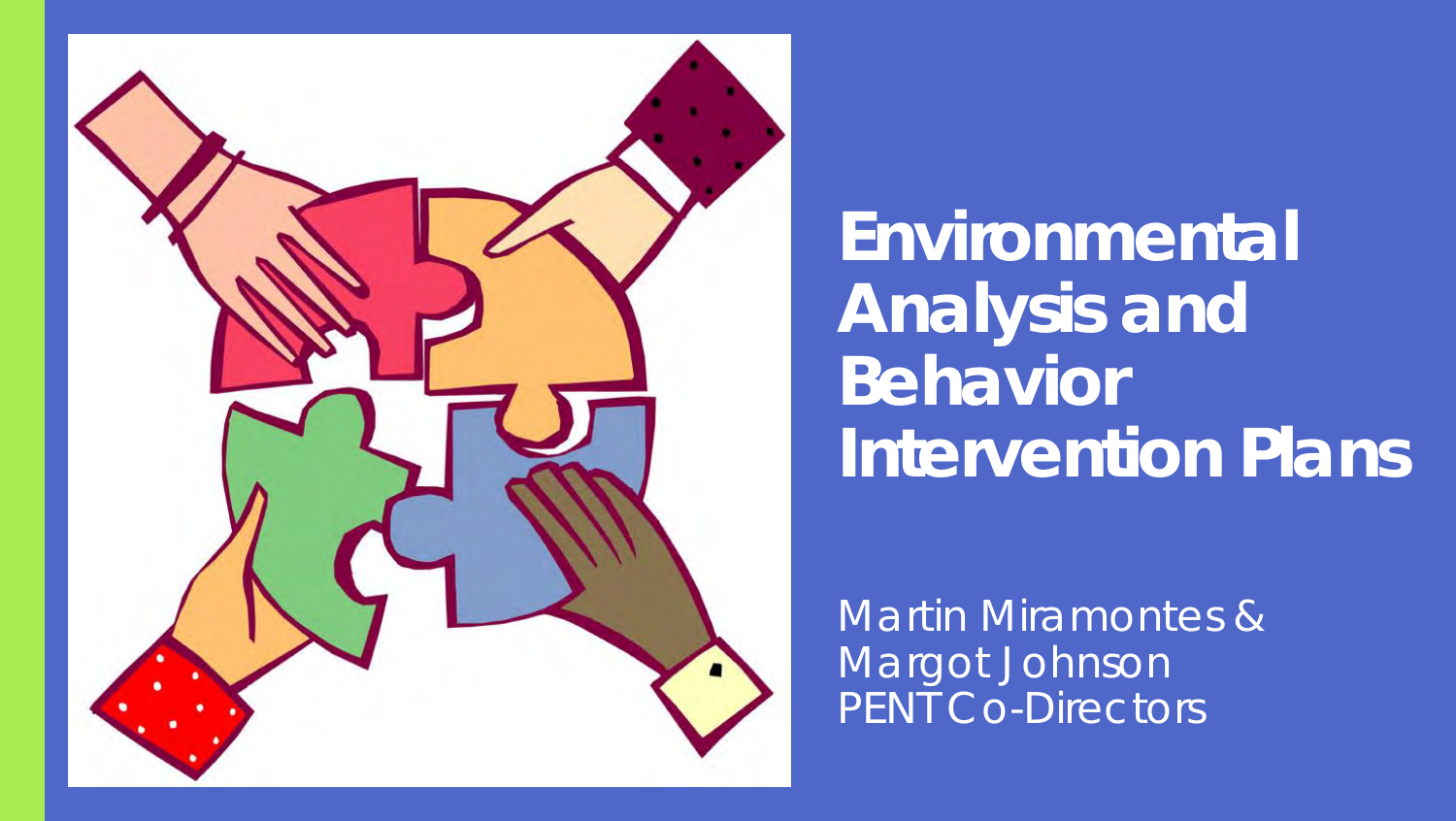

#### **What have others said?**

- Wallace and Larson (1978) described Ecological Assessment as "*referring to the analysis of an individual's learning environment and his/her interactions within and across these settings. In stressing the importance of ecological assessment."*
- Hardin (1978) said that *"Appropriate and effective intervention cannot occur without an adequate understanding of the child and his or her environment."*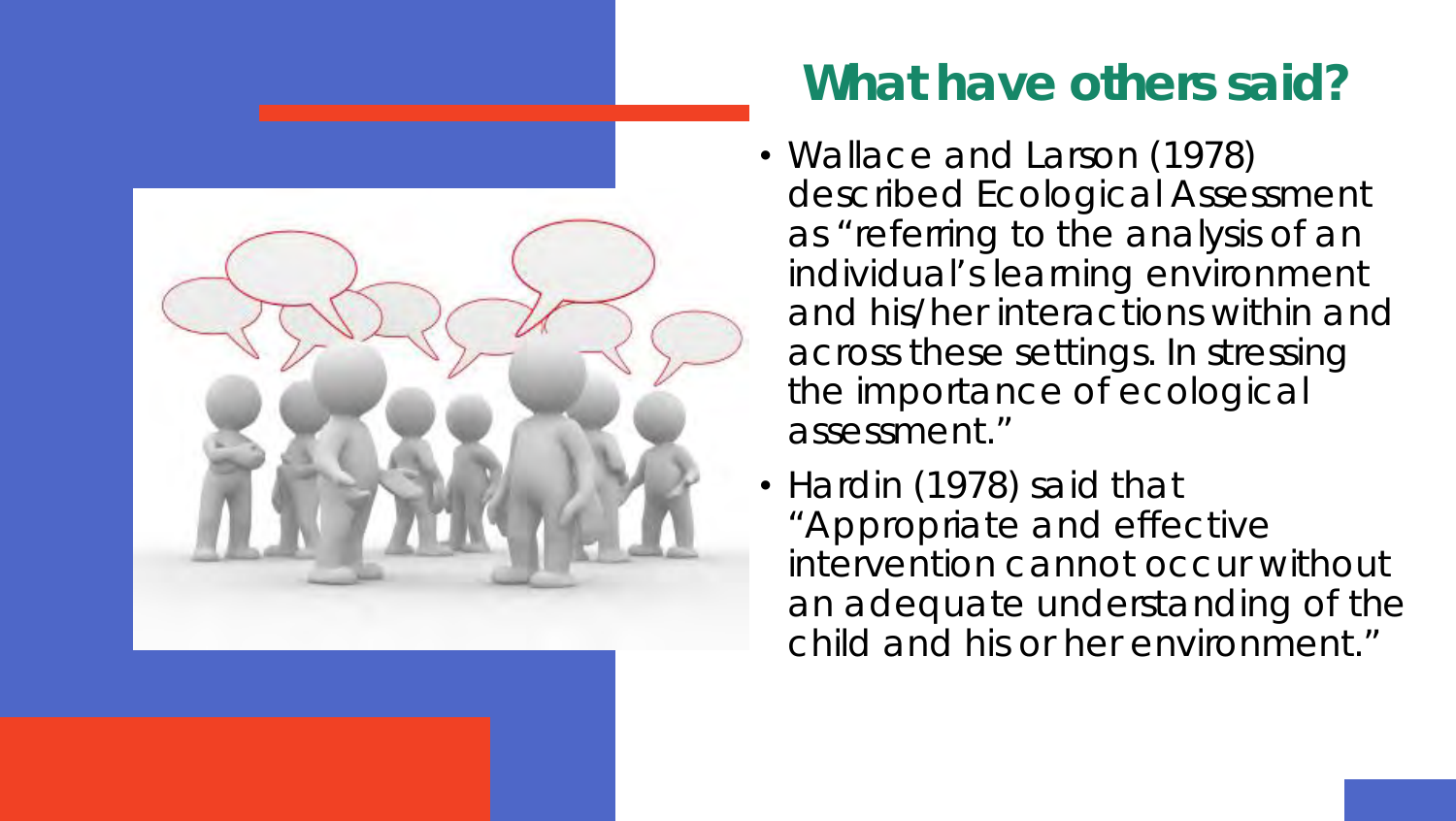#### **Purposeful Use of Environmental Analysis**

"Educators must strive to become keen discriminators of….situations in which an intervention, estimated to be effective if the target behavior is viewed in isolation, may be ineffective because other ecological variables come into play."

(Heron, T., & Heward, W., 1988)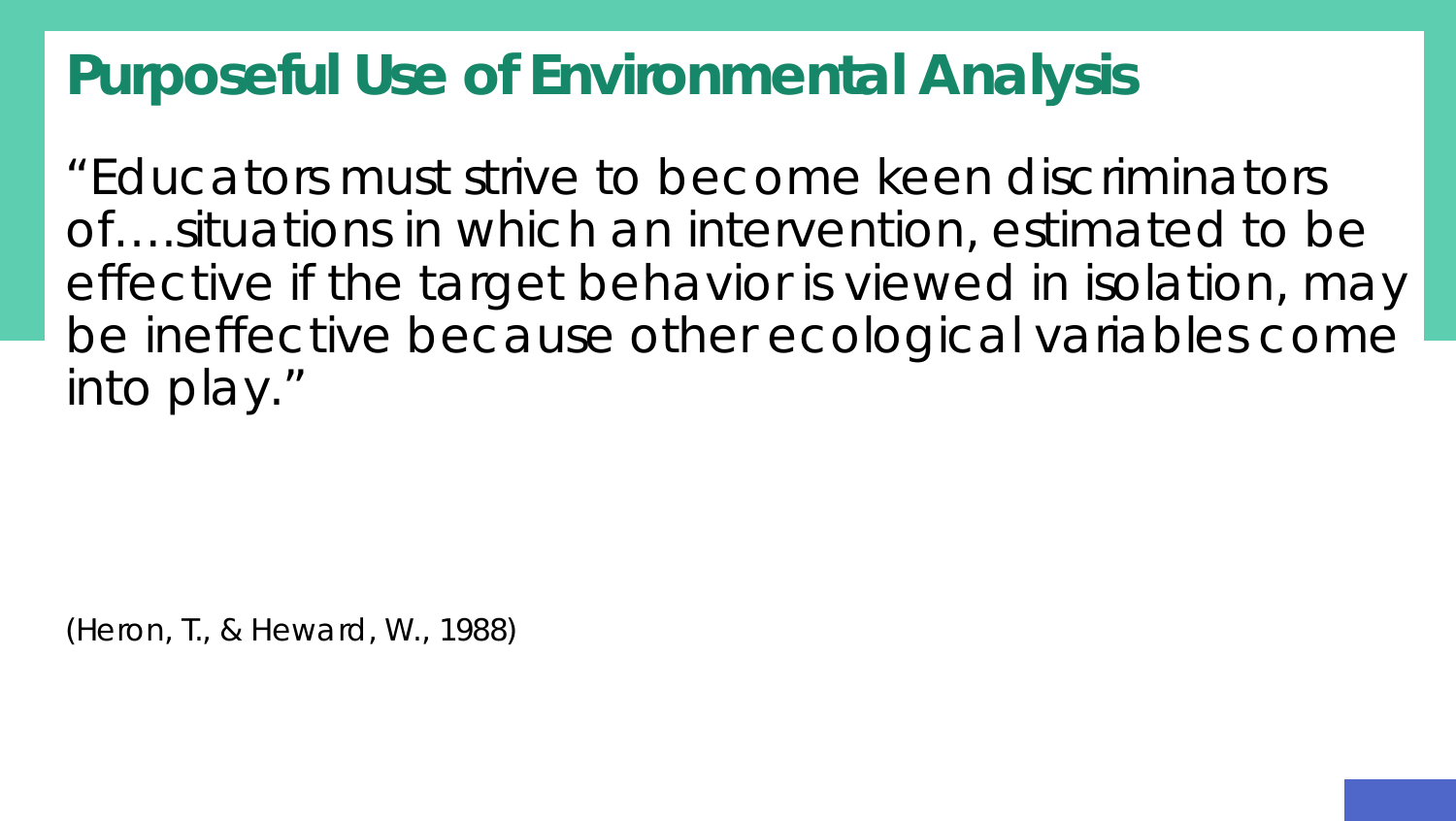### **Environmental Analysis Background**

- Human behavior is affected by events within the environment.
- An environmental analysis can explore those events and provide a great deal of information.
- However, it can be easy to go overboard and spend too much time investigating everything, which may or may not be connected to the problem behavior of concern.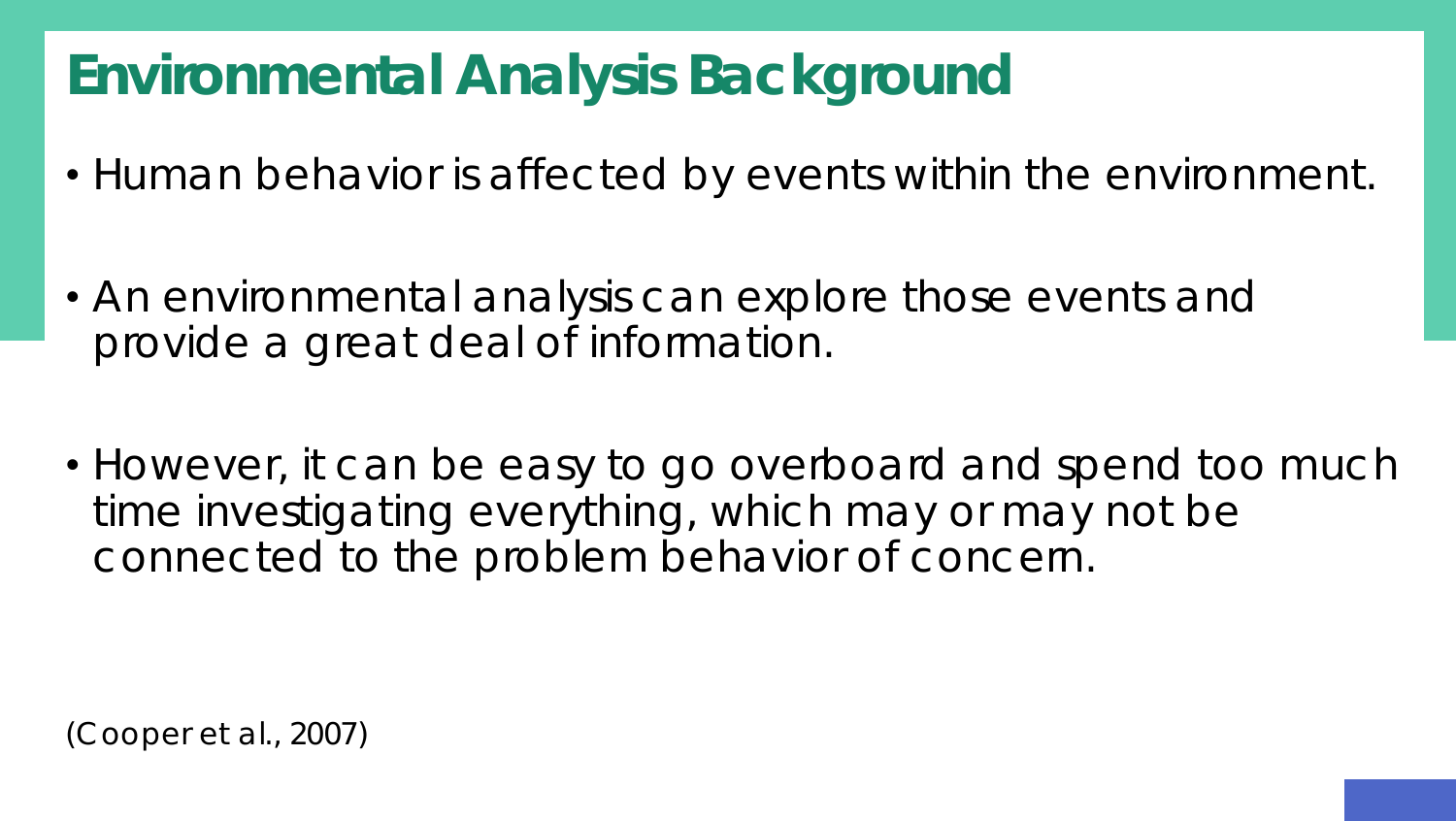

**"Factors that can affect a person's behavior"**

- Physiological conditions
- Physical Aspects of the environment
	- Lighting
	- Seating arrangements
	- Noise level
- Interactions with others
- Home environment
- Past reinforcement history

(Cooper et al., 2007)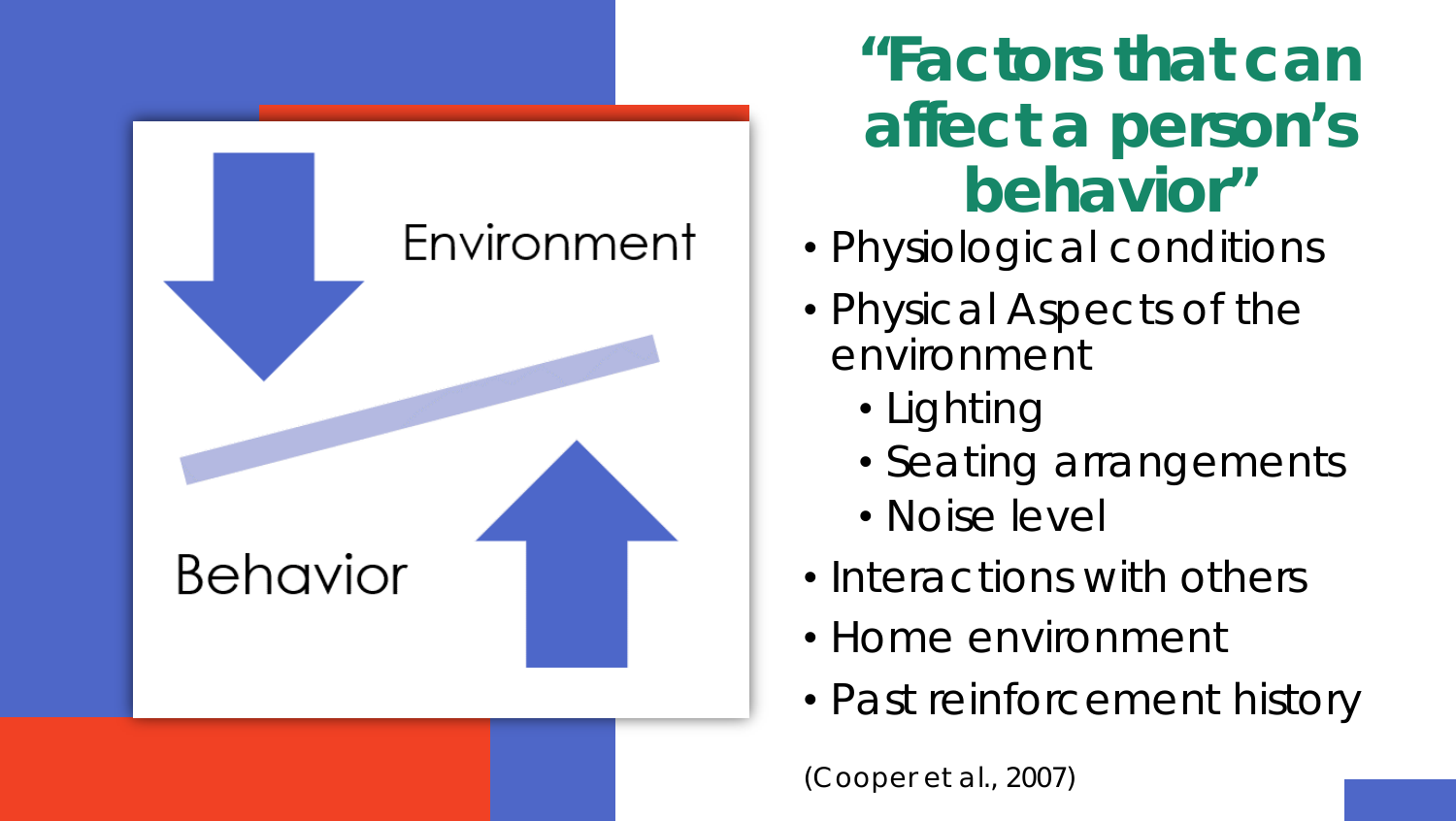#### **"What does the student need to do to succeed?"**

- Behaviors required to be successful
- Circumstances required for this to **OCCUL**
- Compare requirements to the experiences and needs of the student

Setting Focus

## Student Focus

(Fovel, 2018)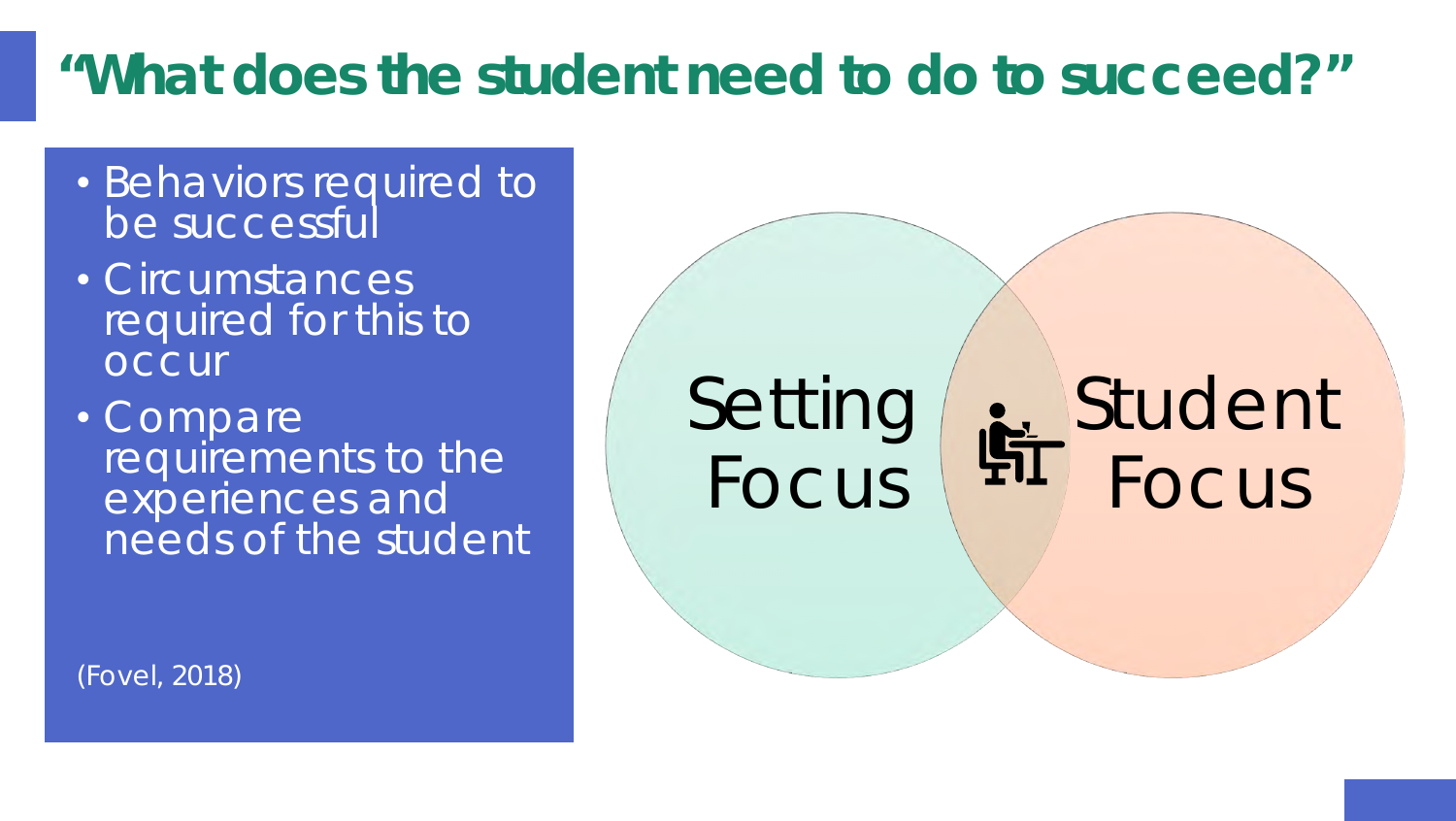

#### **Big Picture A BIP/behavior plan will not be effective unless it addresses the environmental factors which are contributing to the problem behavior.**

*PENT Behavior Desk Reference Diana Browning Wright*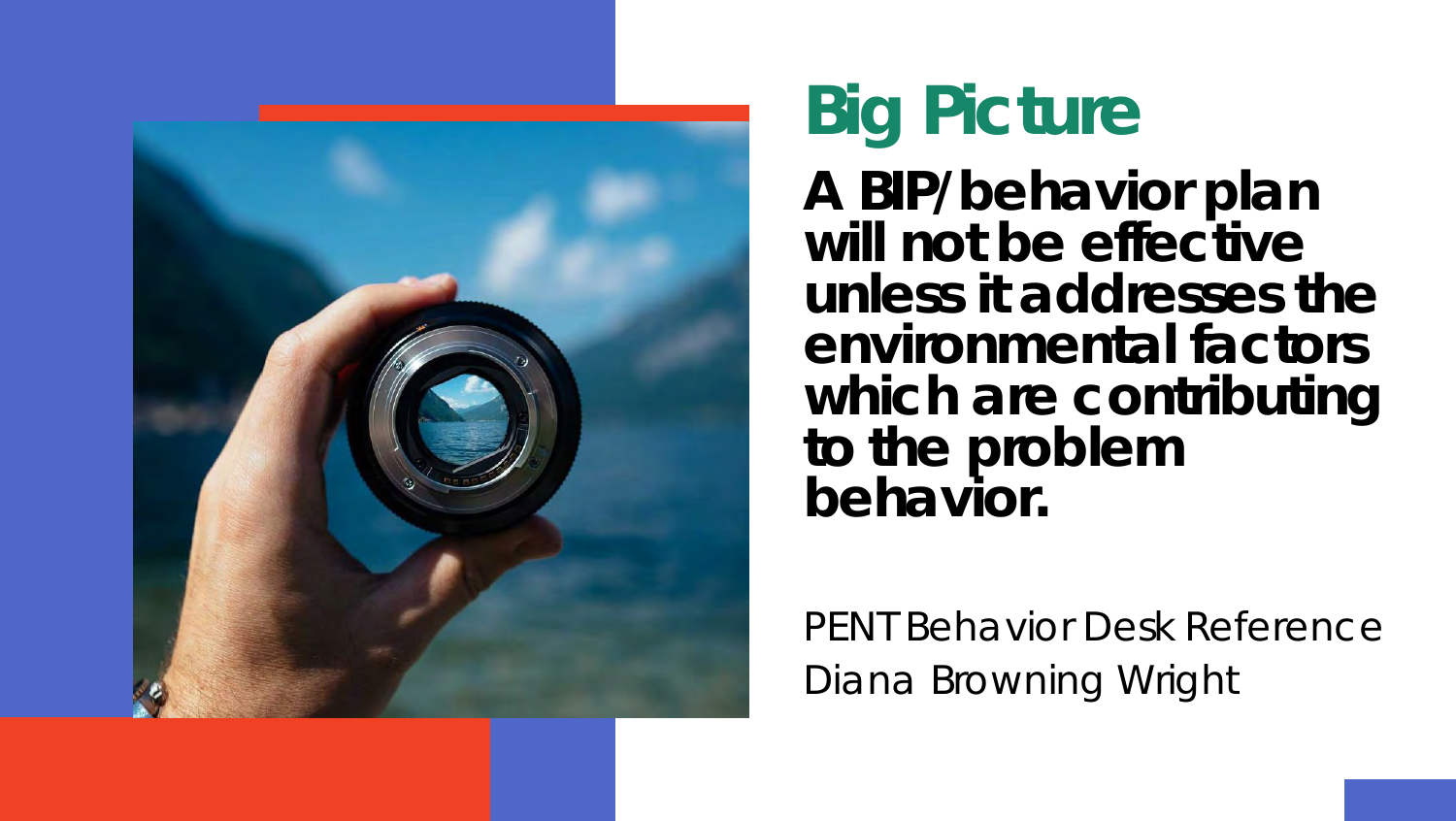

#### **Case Study:**

### **Student: Iwatta Tension Pre School Age**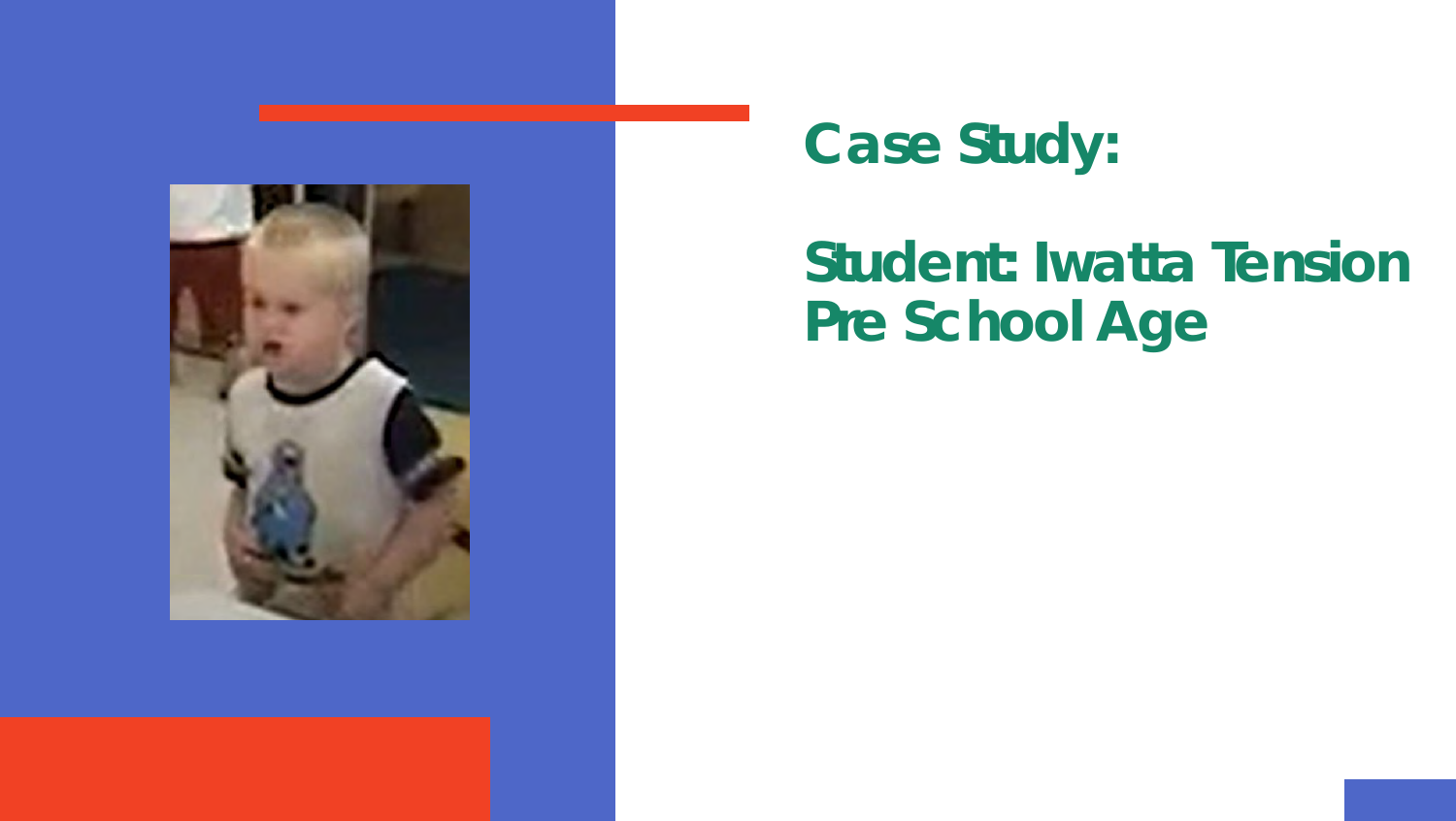# **Before we begin on this Journey..**

- 1. Warning Signs/Common Errors of Environmental Analysis in BIPs
- 2. Road Map: Steps to an Effective EA in BIPs
- 3. Discuss your road map

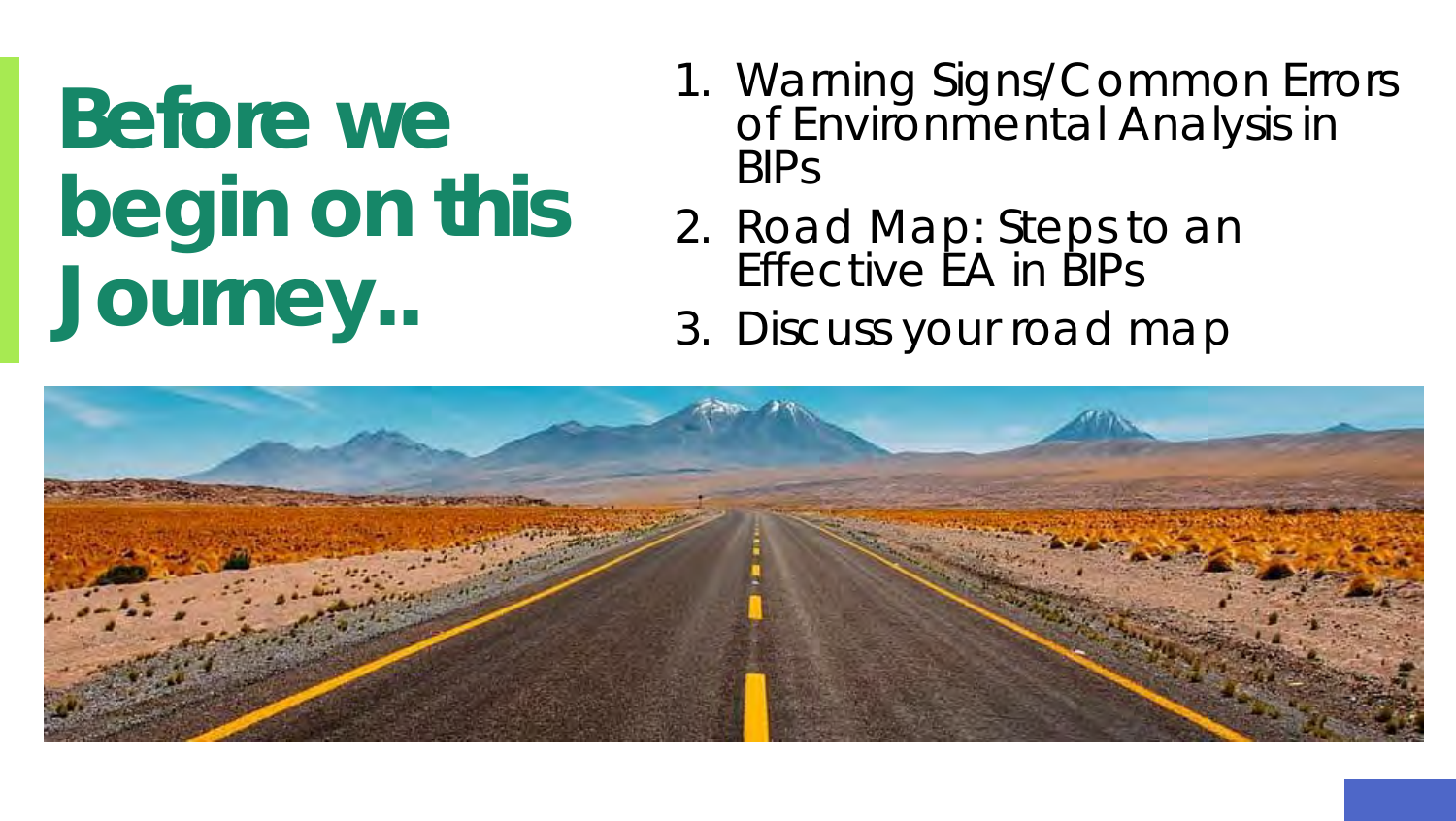## **Warning Signs!**  Common Errors of the Environmental Analysis

of BIPs

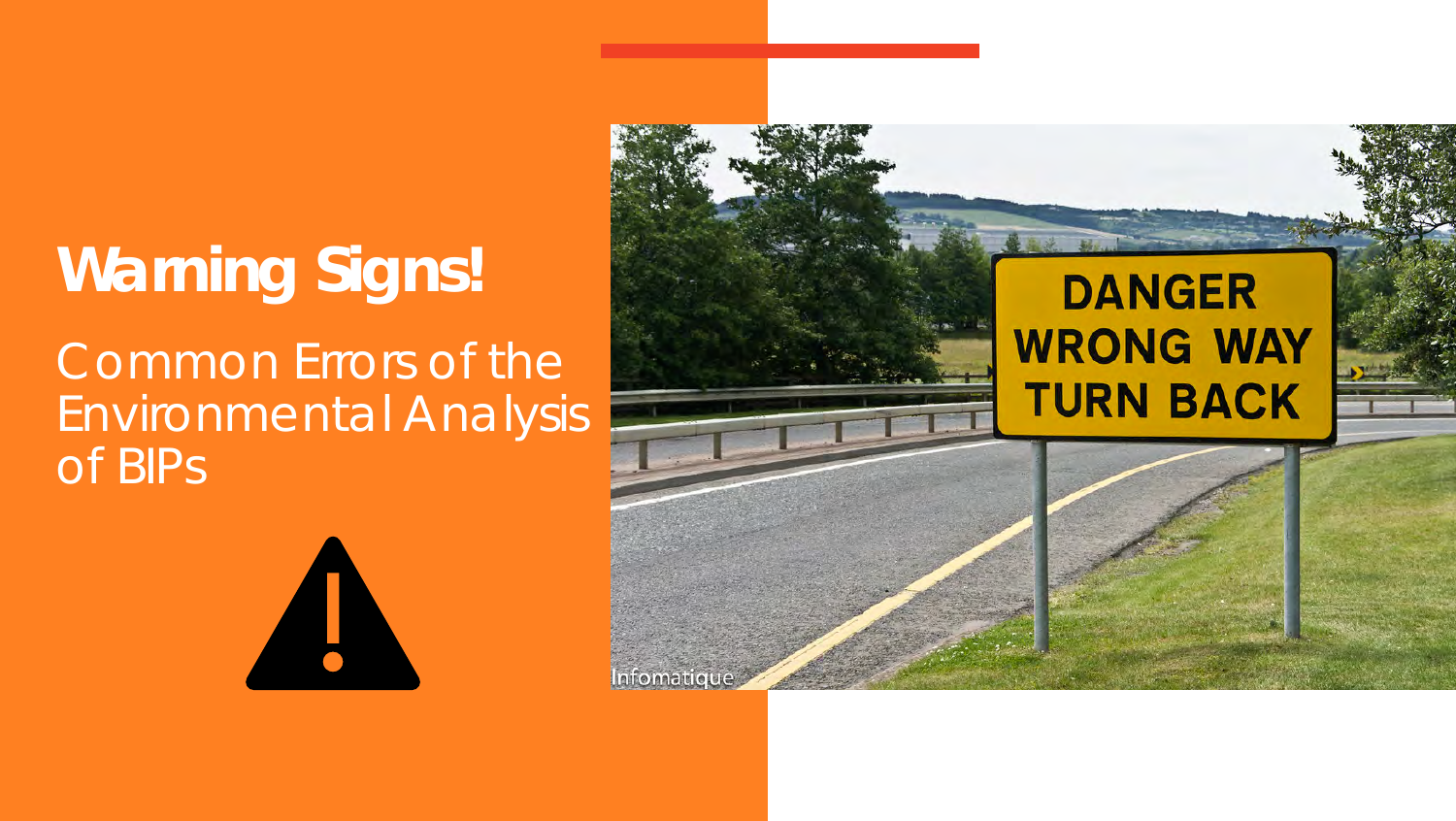## **Error #1: Everything but the kitchen sink approach**



"We had everything but the kitchen sink in<br>here, and now we've got that too."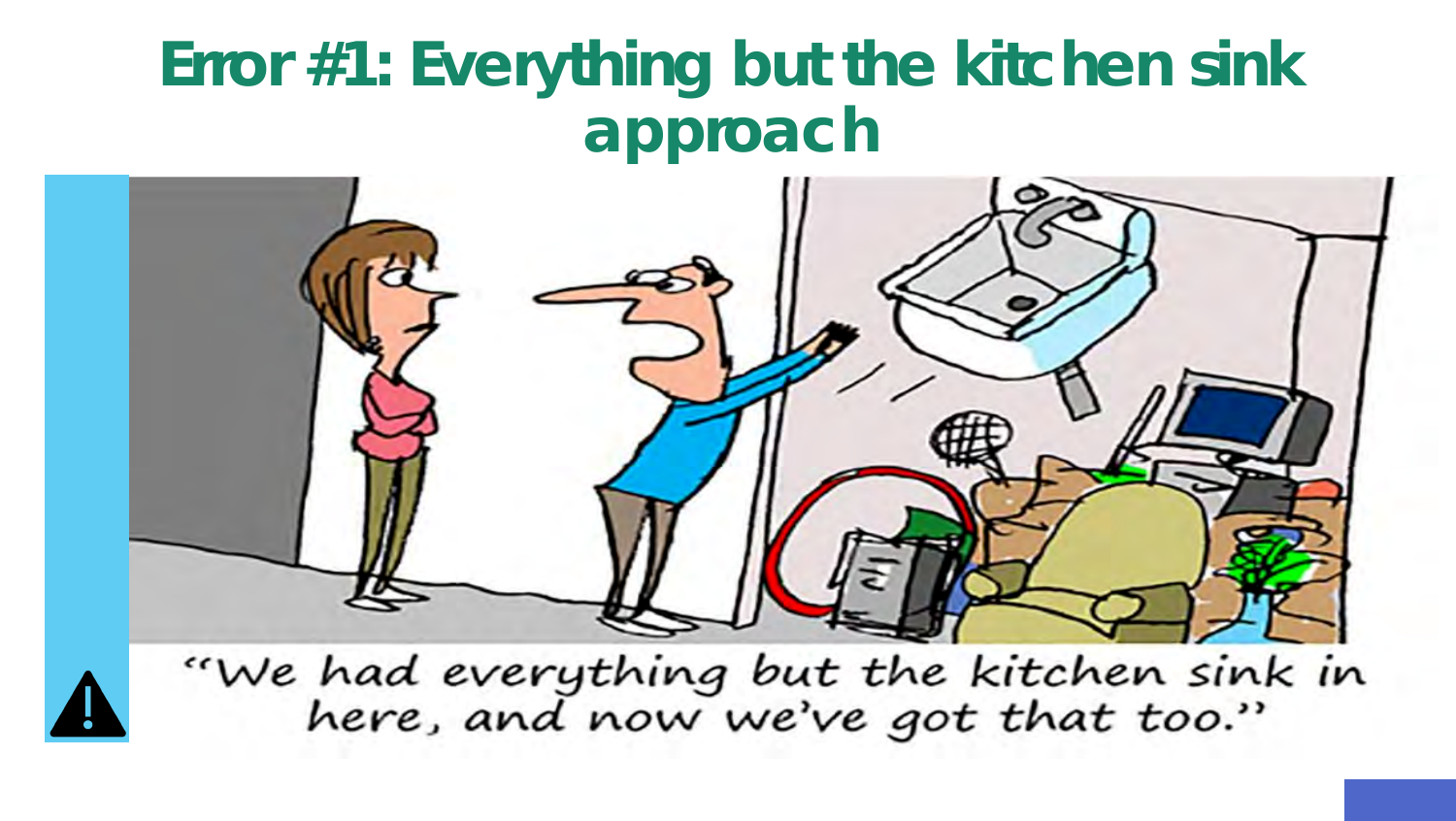## Error 1: Everything but the kitchen sink **approach**

- Multiple strategies listed for the purpose of addressing environmental factors
- May or may not be antecedent-based strategies
- May or may not be evidence-based
- May be a repetition of student accommodations, and/or best practice teaching or instructional strategies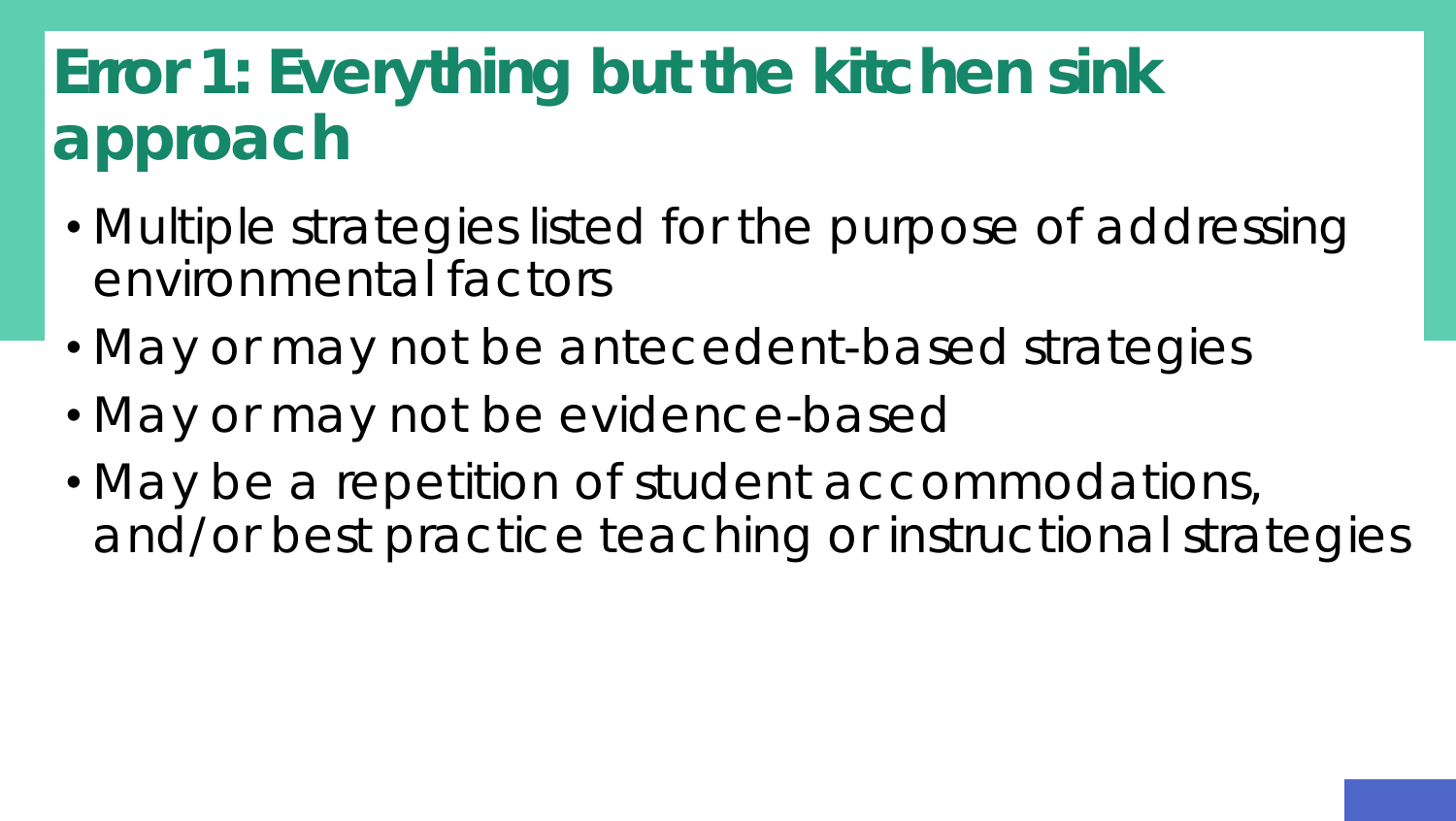## **Everything But the Kitchen Sink (EXAMPLE)**

- Sensory Input
- Functional Communication Training
- Positive interactions
- Increase Processing Time
- Redirection
- Use of Preferred Topics
- Success Level Tasks
- First/Then
- Provide Choices and Skip Card
- Planned Ignoring
- *And the list goes on…..*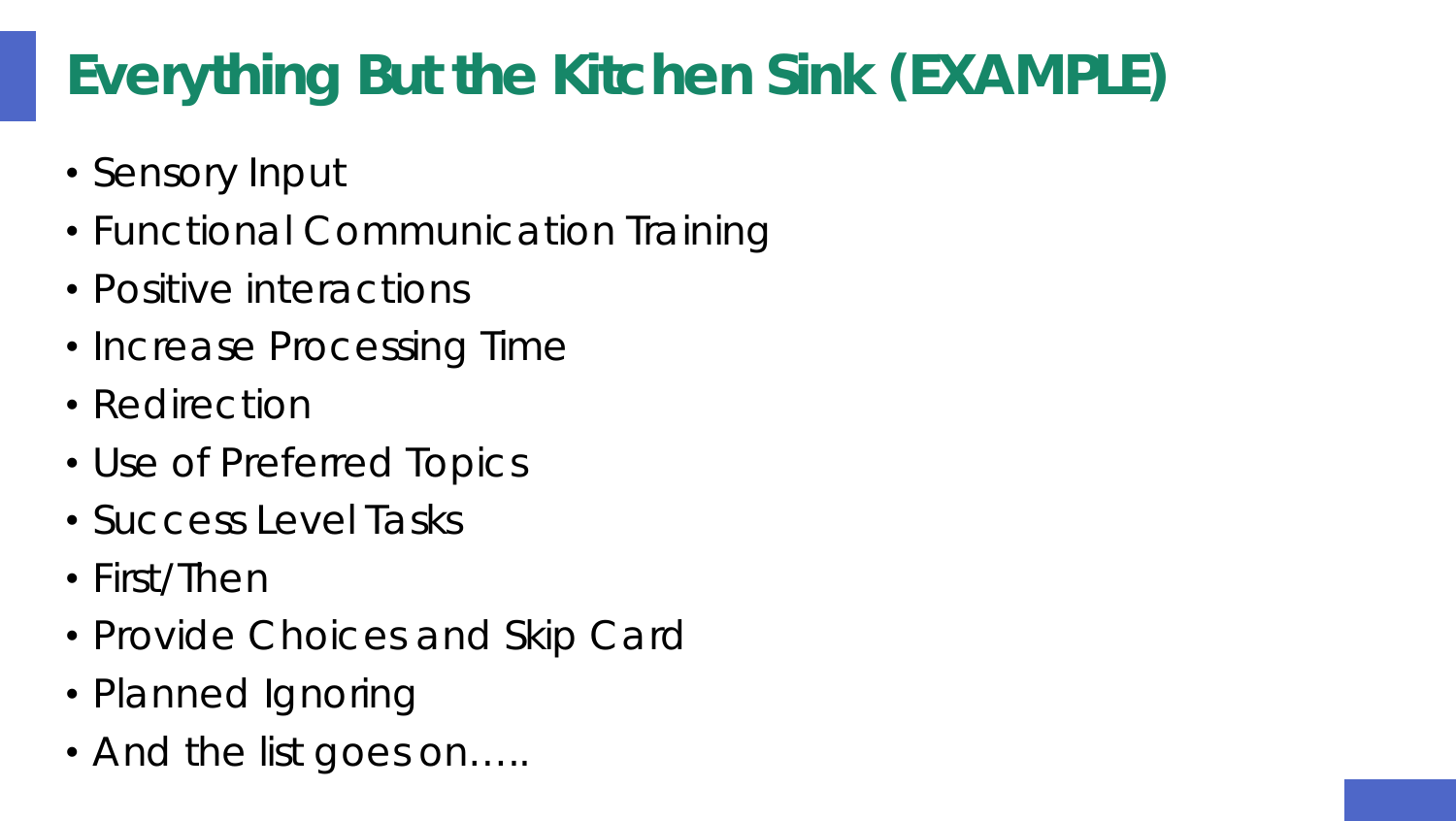## **Error #2:**

A

## **"New BIP/Same Plan, Who Dis? Approach"**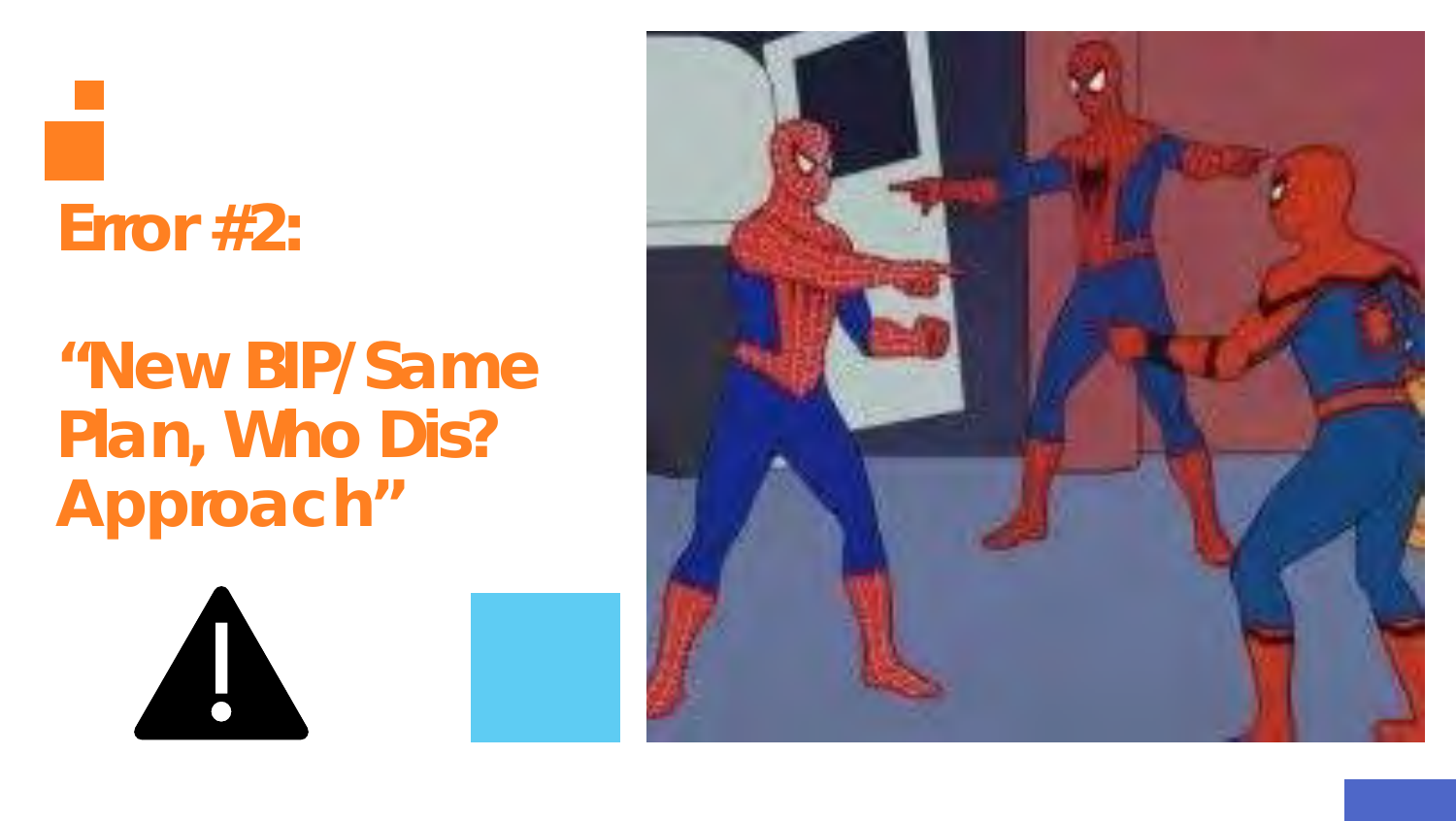#### **Error #2: "New BIP/same plan, who this? approach"**

- Strategies are the same, only names have been changed.
- May have different behaviors, or same/similar behavior(s) with different function but the strategies remain the same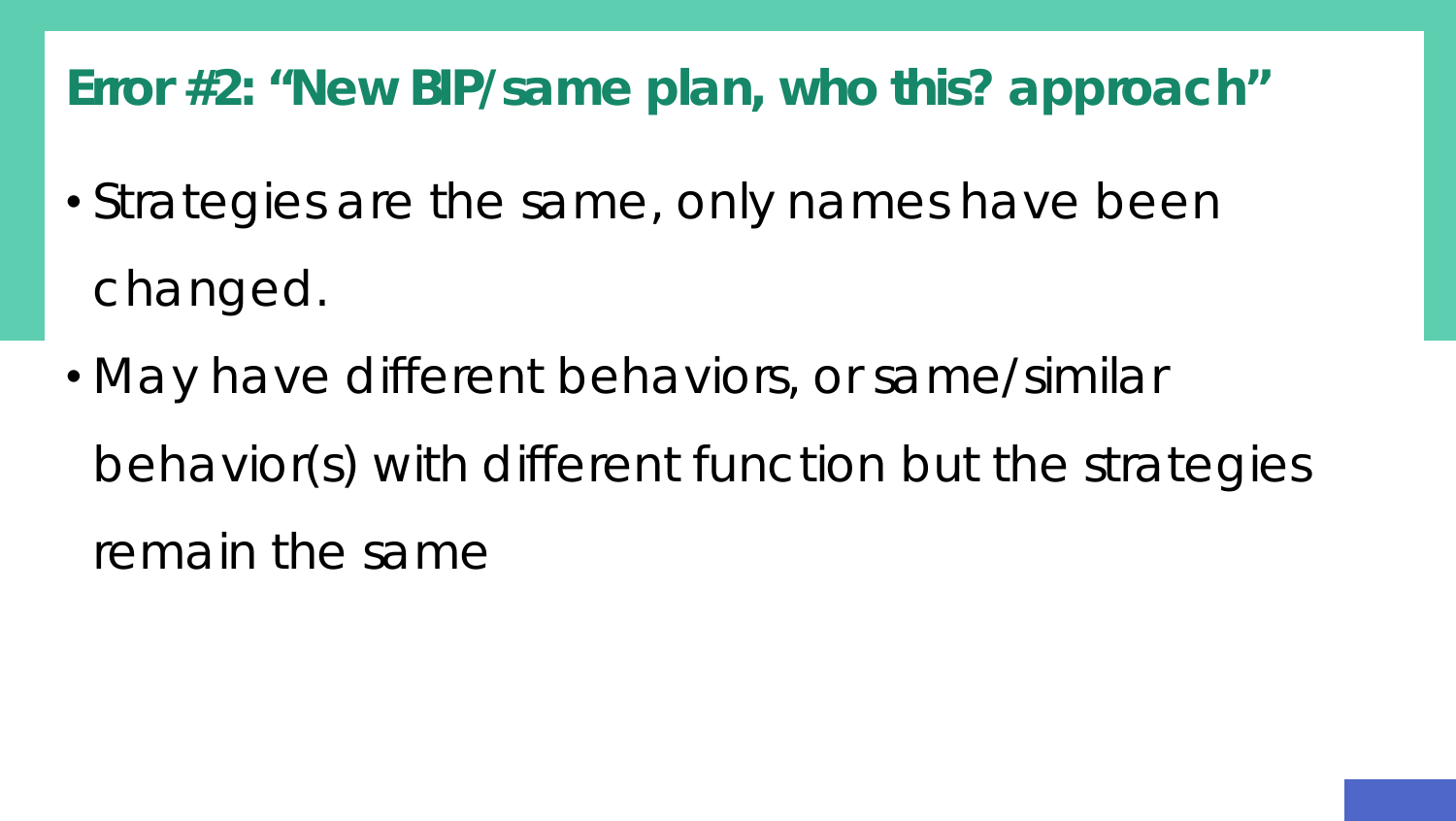## **Groundhog Day… (EXAMPLE)**

**BIP #1:** 

- Visual Schedule
- Increased **Choice**
- Seated near teacher

**BIP #2:** 

- Visual Schedule
- Increased **Choice**
- Seated near teacher

**BIP #3:** 

- Visual Schedule
- Increased Choice
- Seated near teacher

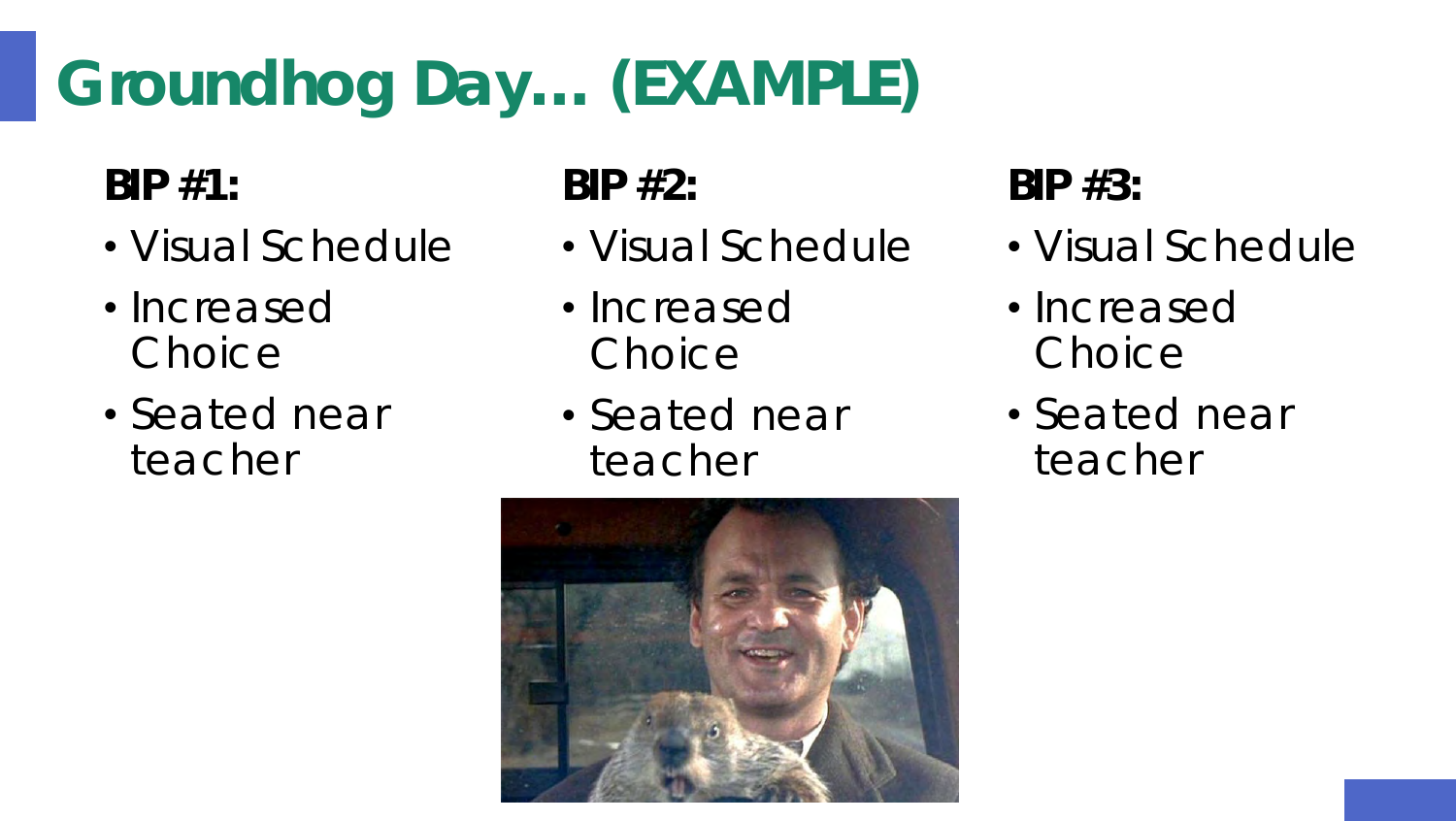#### **Error #3:**

## **It sounds nice.. But what does it mean?**



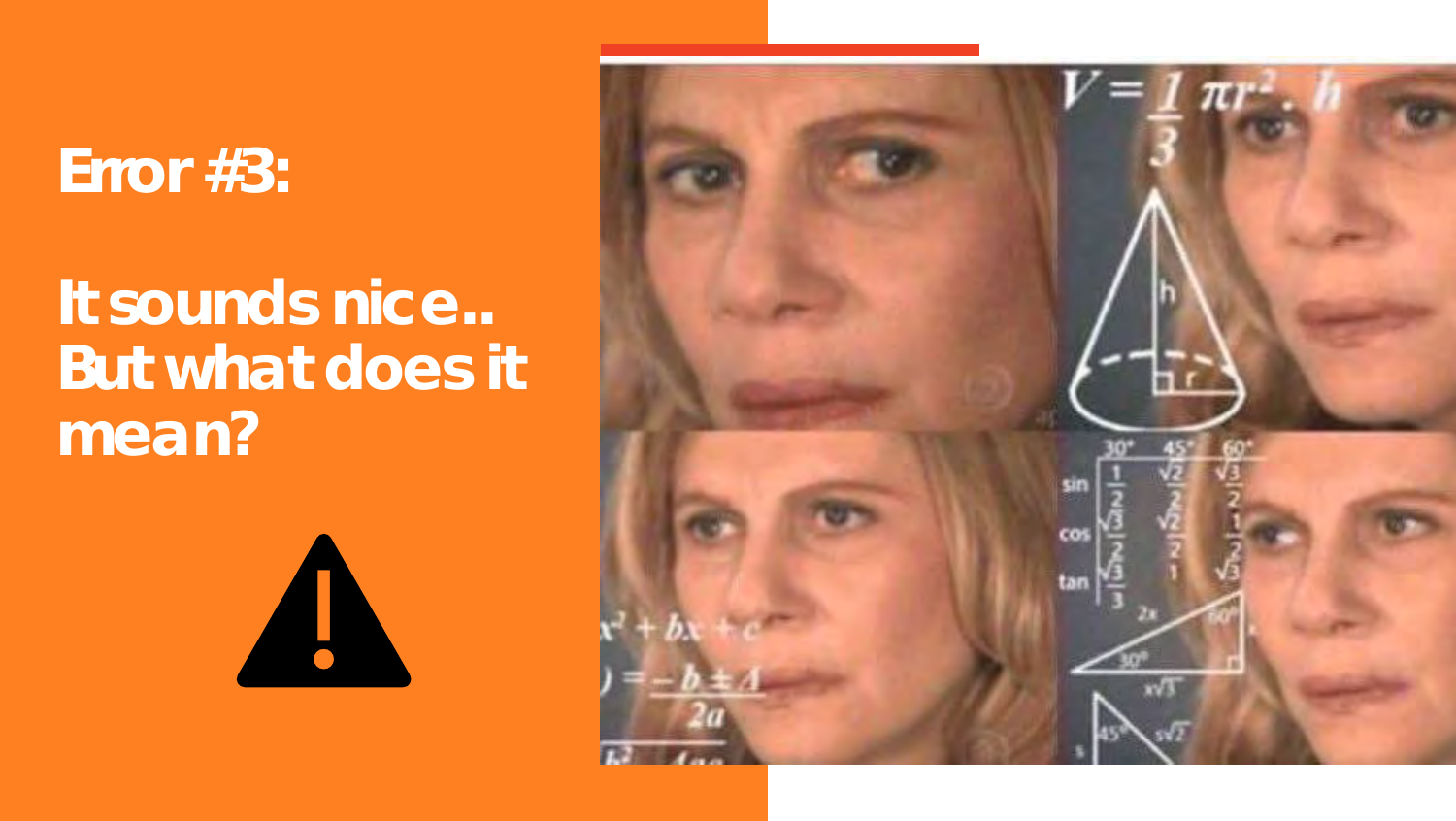#### **But…what does it mean? (EXAMPLE #2)**

- **Behavior**: Licking peers and adults
- **Antecedents**: Presentation of work and/or task demands.
- **Function**: Escape (task demands)
- Environmental Supports: Premack principle should always be used along with redirection during the identified specific times, always following structured choices and the bin work system. Do not give manipulatives that can be put in the mouth, except for tokens which can be given with hand-over-hand support, within least to most prompting hierarchy, ensure student cannot access to the token board. Finally, reinforcement should be increased from the current variable ratio to a fixed ratio that is appropriate to the student's quantity of work completed.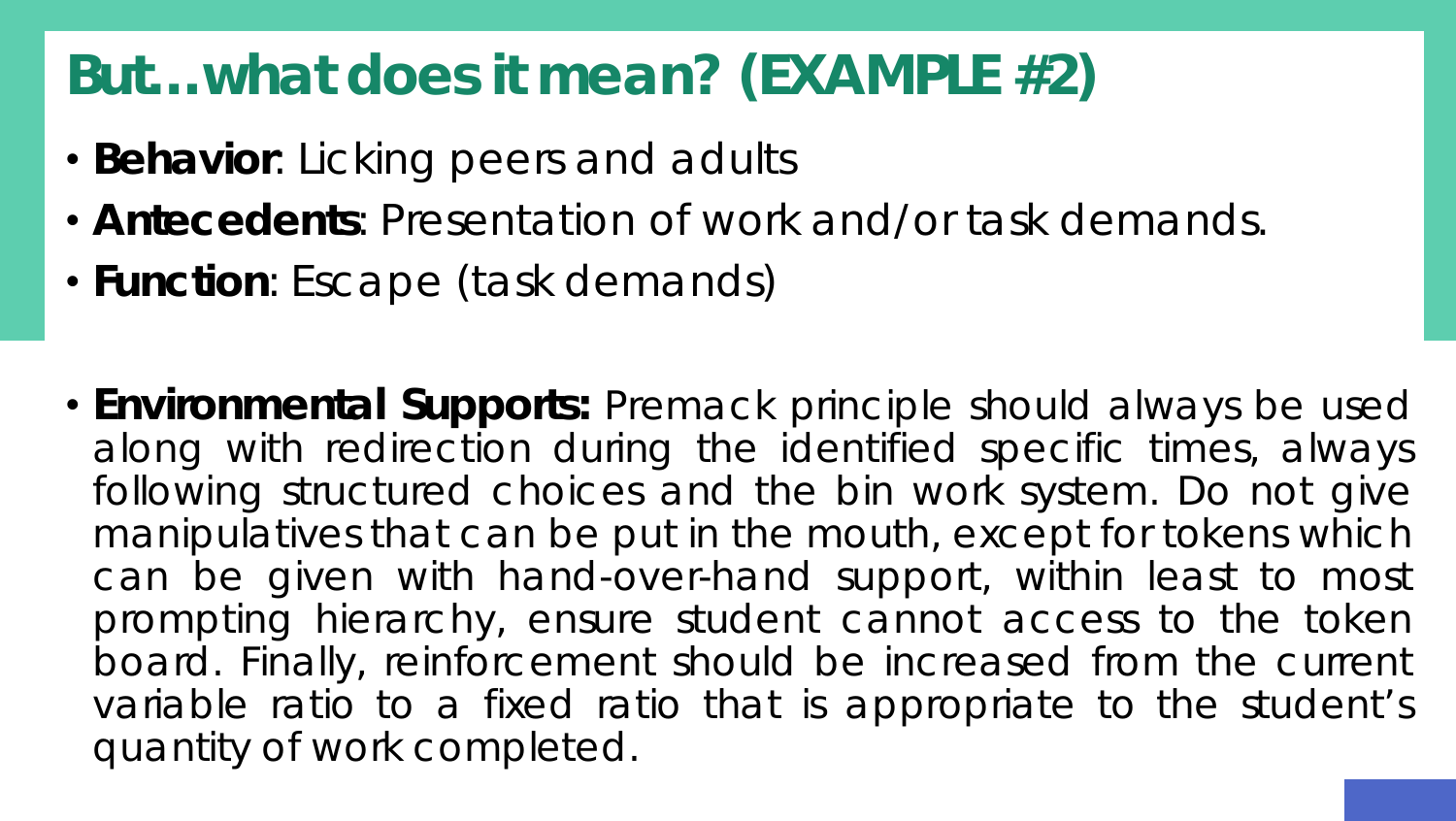#### **Error #4:**

**"I Swiped left, but the plan swiped right"** 

#### **A mismatch of strategy with function of behavior**







J AME - CLARK. TUMBLA

imgflip.com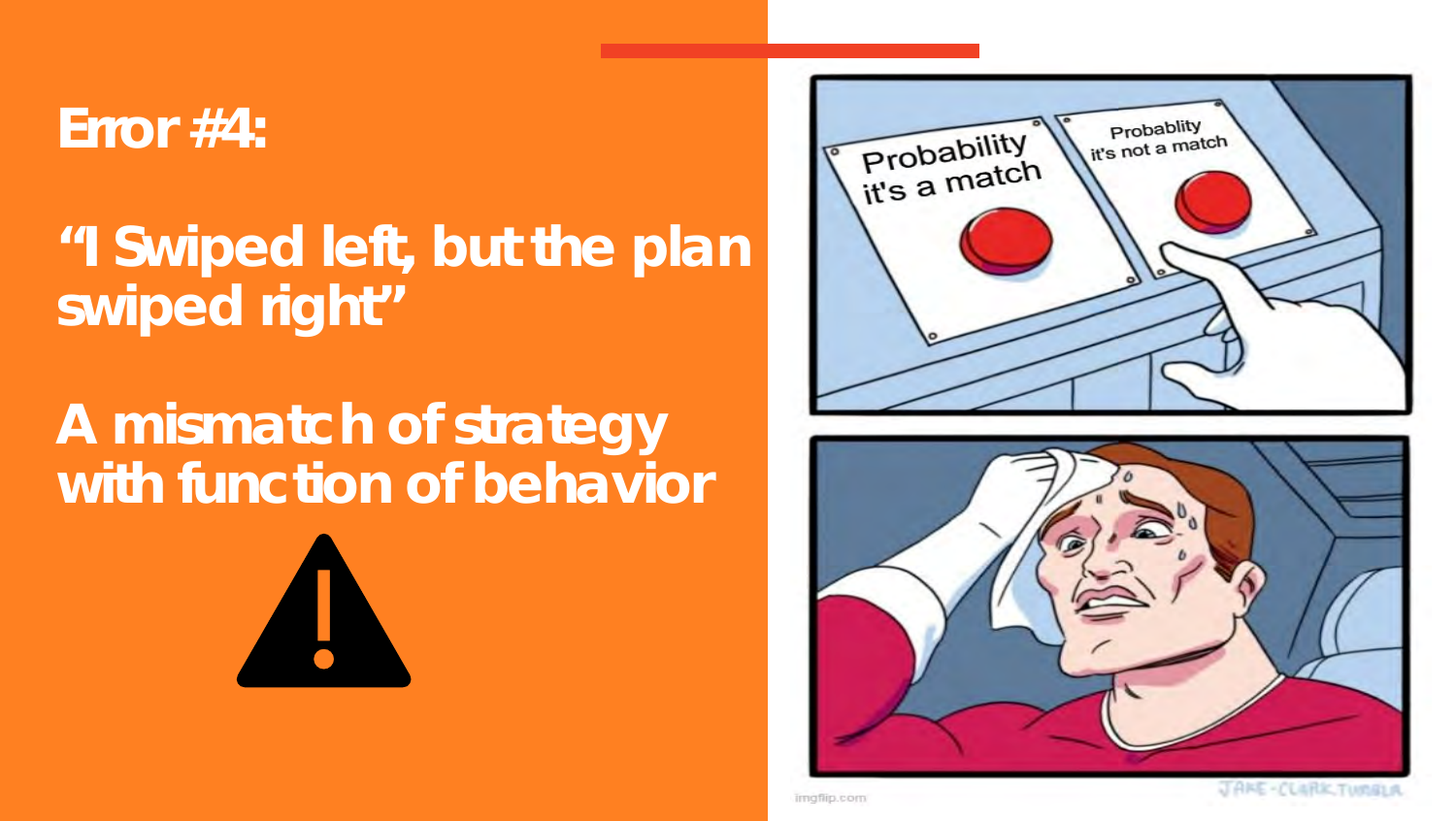#### **Mismatch between Environmental Supports and Function**

- *Function:* Attention, specifically access adult attention
- *Environmental Support:* Provide sensory materials to allow student to calm when they begin to demonstrate hitting behavior.



incompatible (adj.) opposed in nature, not able to work together, conflicting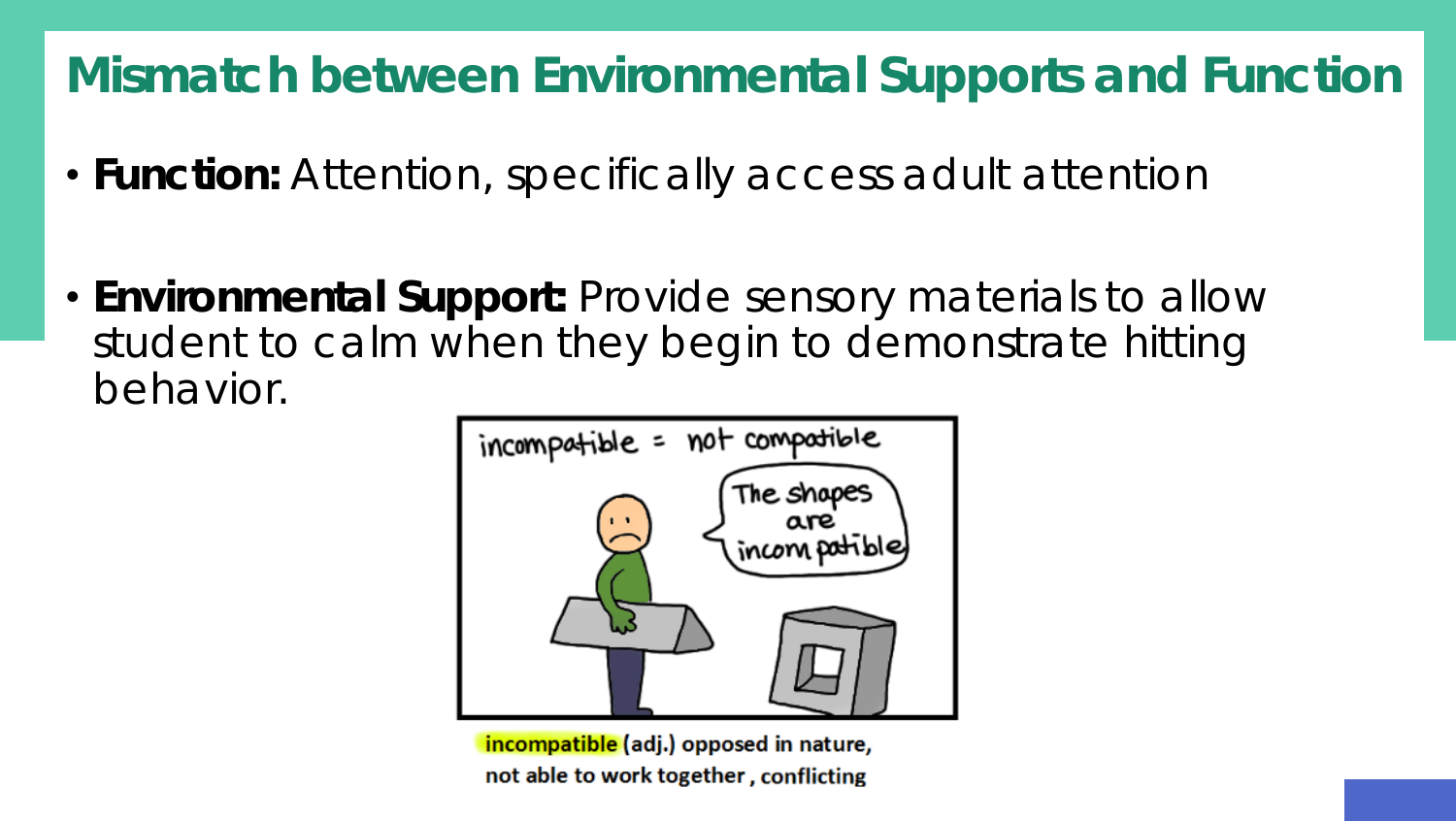## **Reasons why EA might be Challenging: Barriers**



Ø Not your classroom/push back/"buy in"

concerns

- $\triangleright$  "It's the kid, it's not ME!"
- Ø May reflect a weakness/lack of good Tier 1 supports
- $\triangleright$  Supports do NOT consider the individual needs of the students
- Ø Focus of plan on PB Behavior/reactive strategies. Env. Analysis glossed over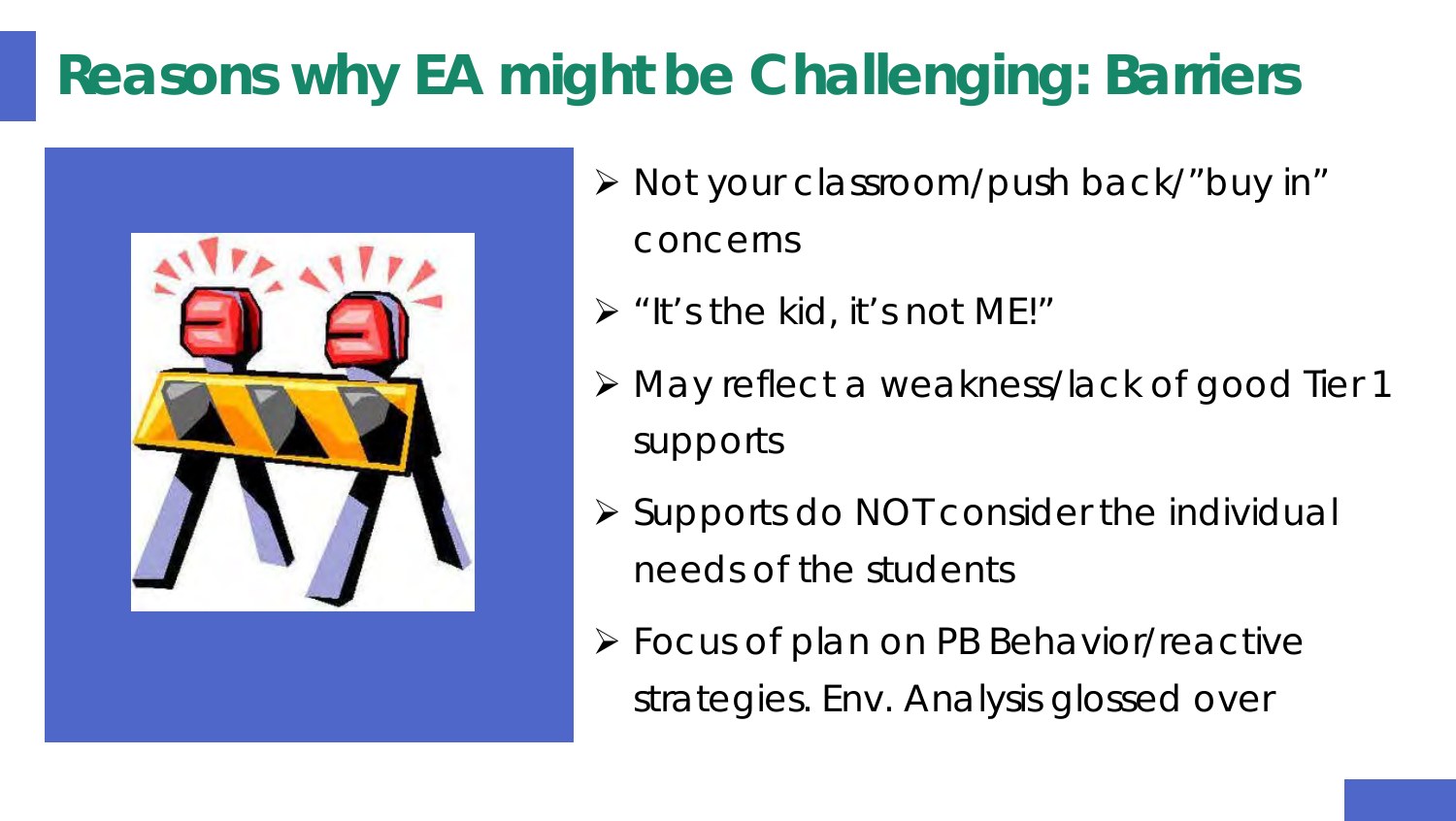#### **Ever encountered this?**

- Consultant/BIP developer
- Make recommendations
- Agreements are made, strategies are developed
- Return to find out nothing or little has been changed
- Remember Action Planning/Coping Planning?
- Possible teacher pushback/buy in concerns
- **Principles + DBDM + consultation skills = effective services**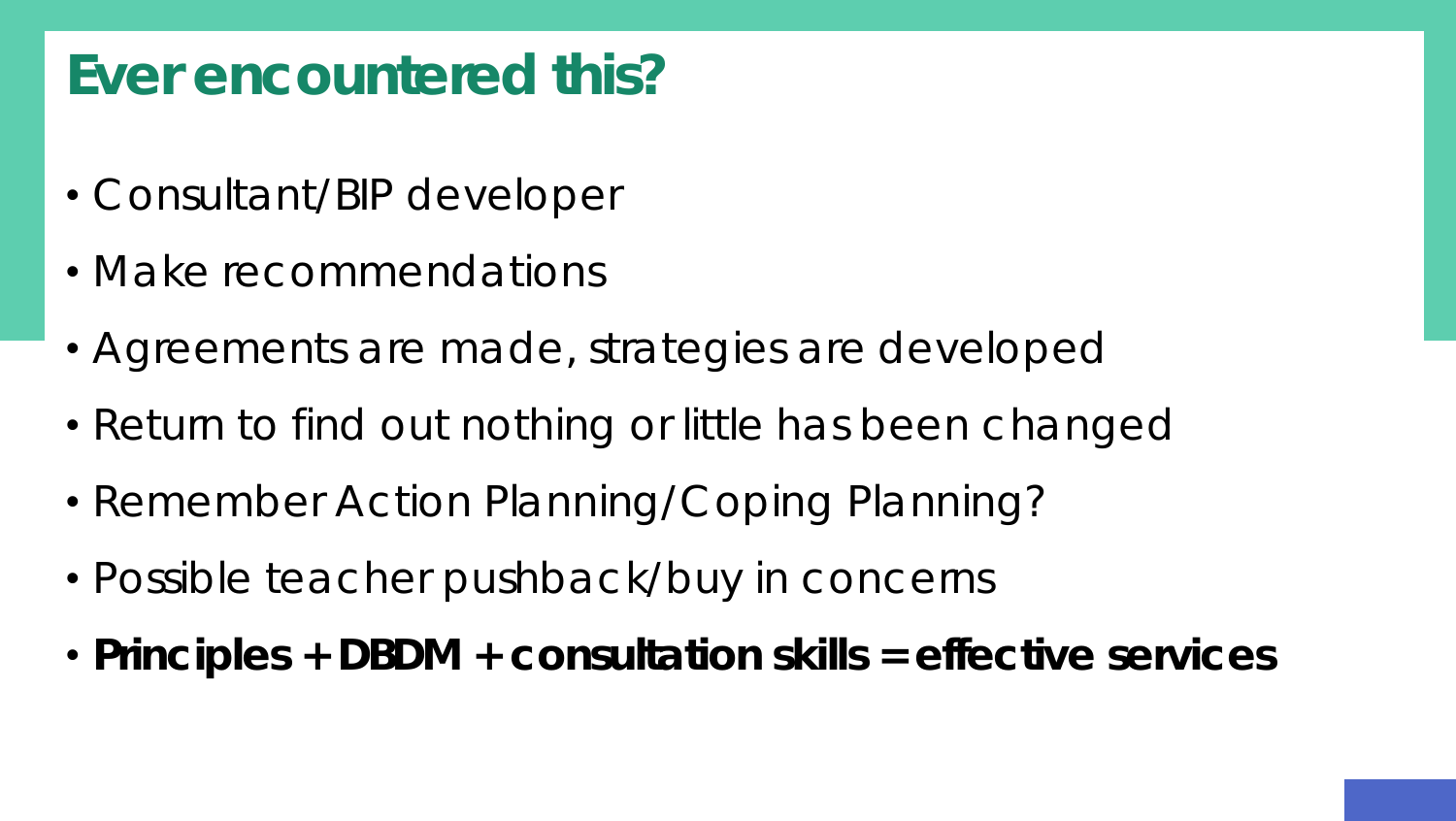#### **Goal of Environmental Analysis:**

- Identify pivotal environmental variables contributing to the problem behavior
- You may be tempted to note ALL areas that are wrong in the environment.. DON'T DO IT!
- Remember, aim is to keep your eyes on the student and the behavior of concern.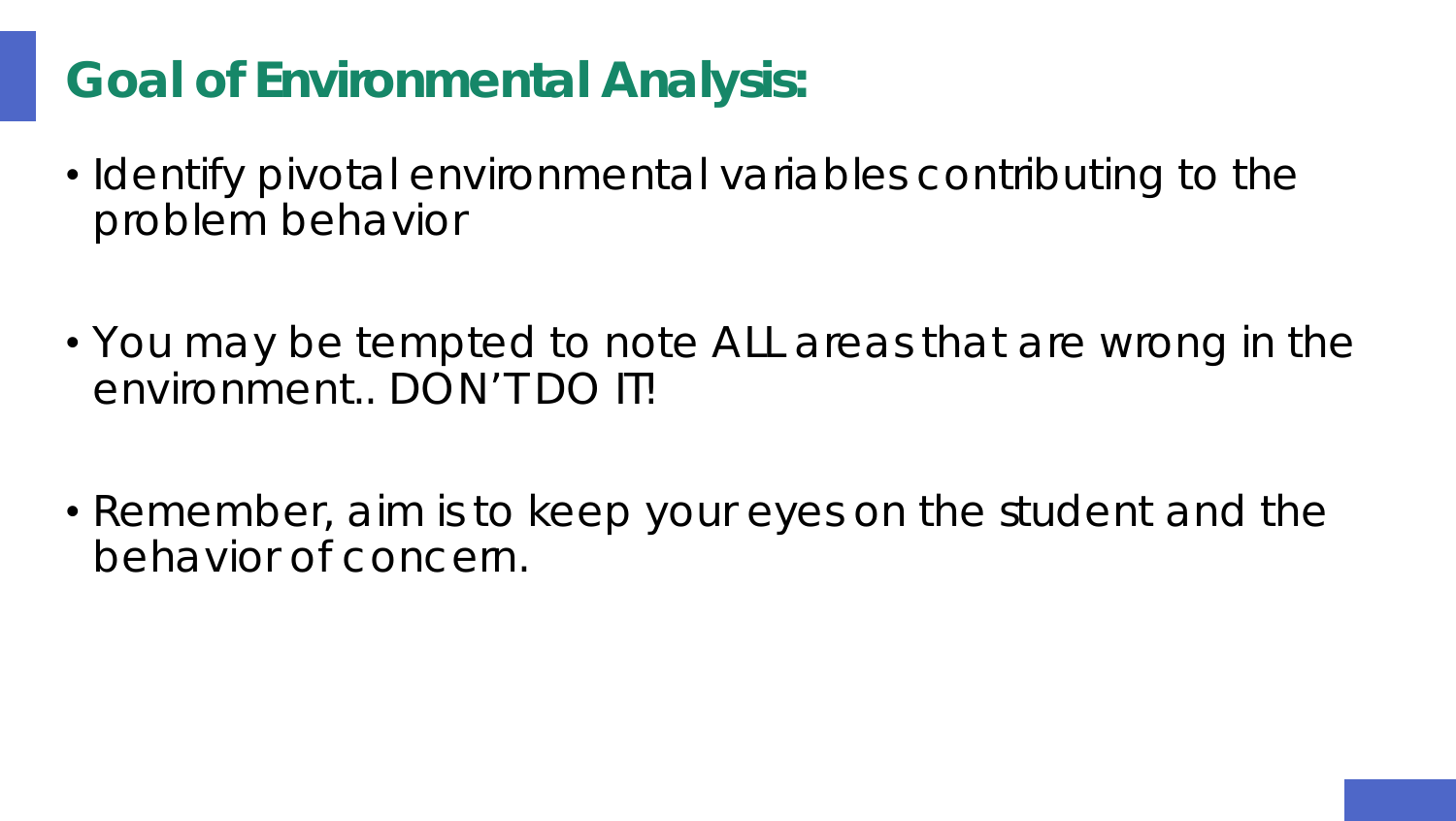#### **A Bit More Information…**

- **Hypothesized function:** Attention, specifically adult attention
- **Antecedents:** prolonged downtime (5+ minutes), adult attention focused on peer or otherwise diverted from student.

**Given this new information, how many of you would have changed your recommendations?**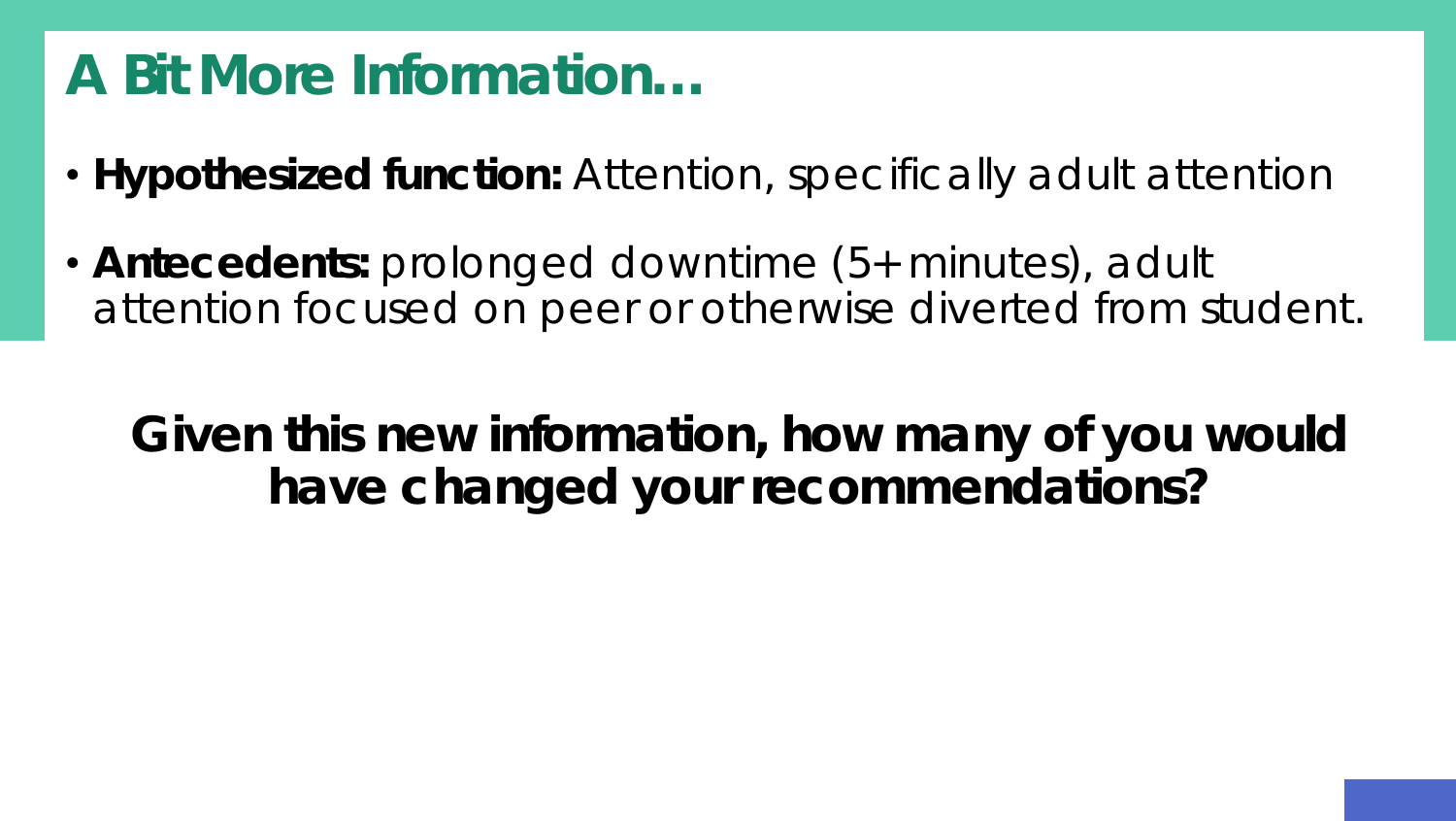## **Steps to an Effective, Appropriate Environmental Analysis**

Within the FBA and BIP Process

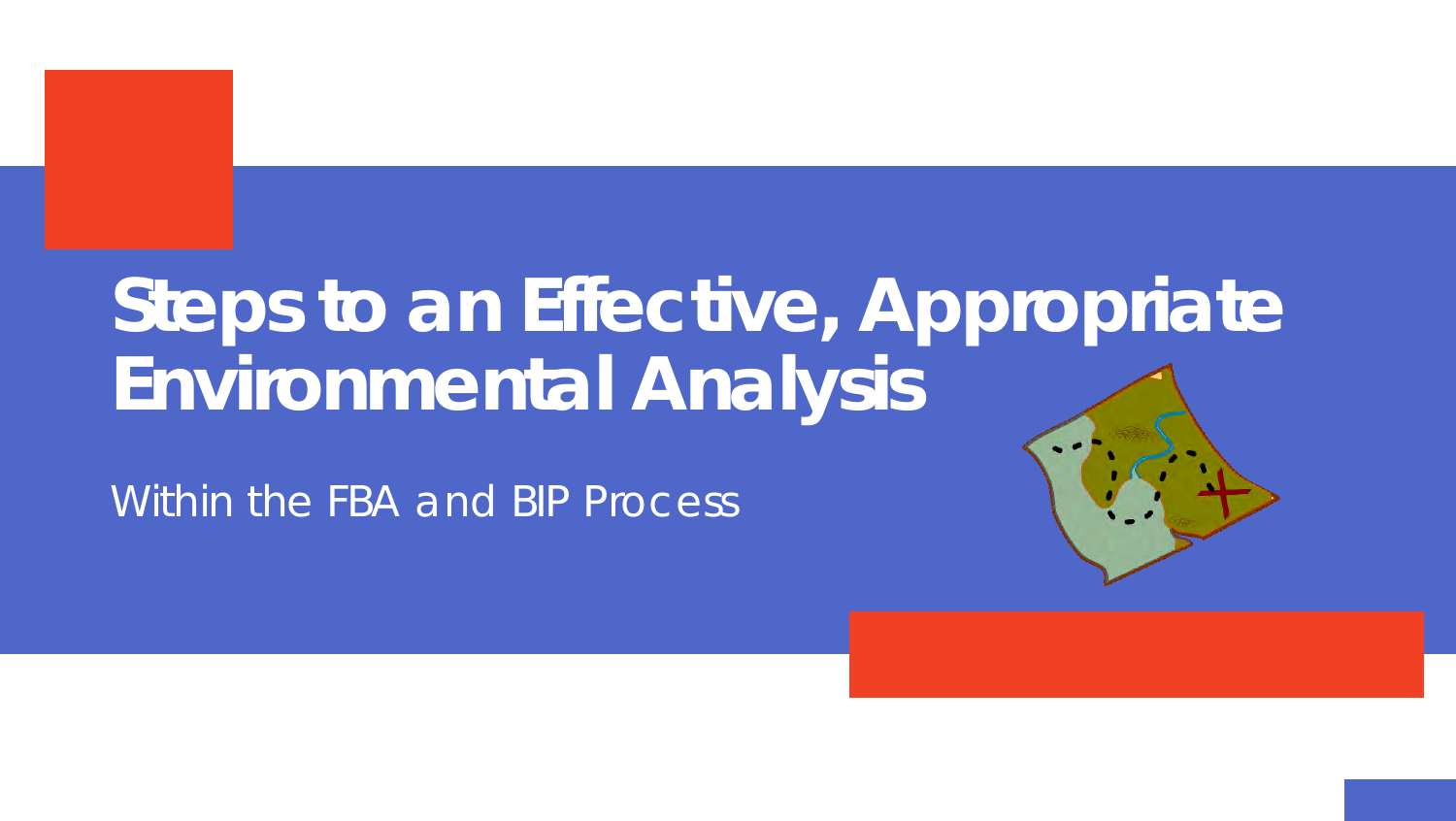## **Global, Tier 1:**

**Big picture, whole class needs, general best practice**

**BIP Development: Specific problem behavior, Student-Centered**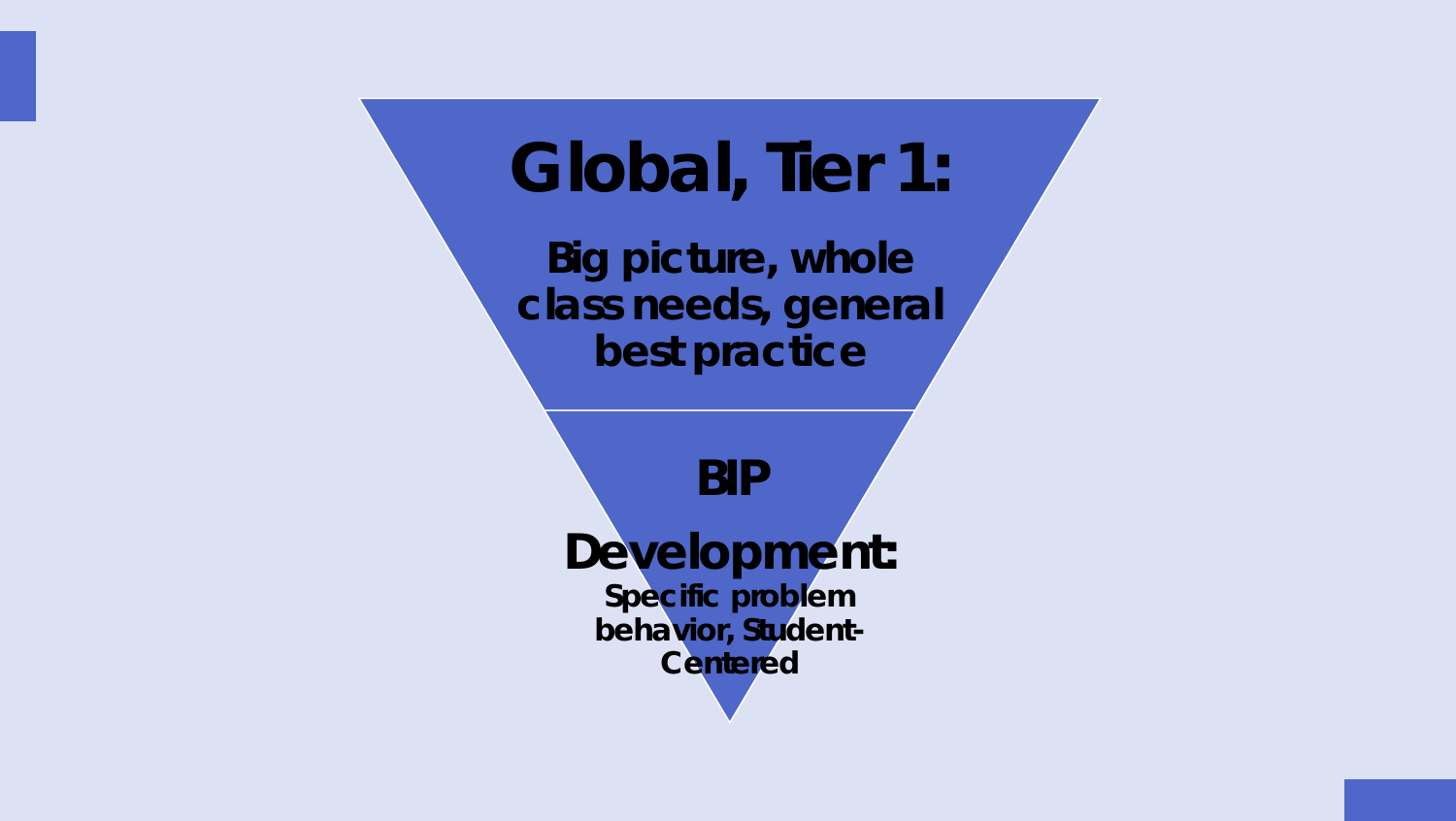## **Step One: Consider the problem behavior**

- 1. Re-focus on the challenging behavior
- 2. Consider known antecedents
- 3. Consider hypothesized function

| <b>Behavior of Concern:</b>   |  |
|-------------------------------|--|
| <b>Known Antecedents:</b>     |  |
| <b>Hypothesized Function:</b> |  |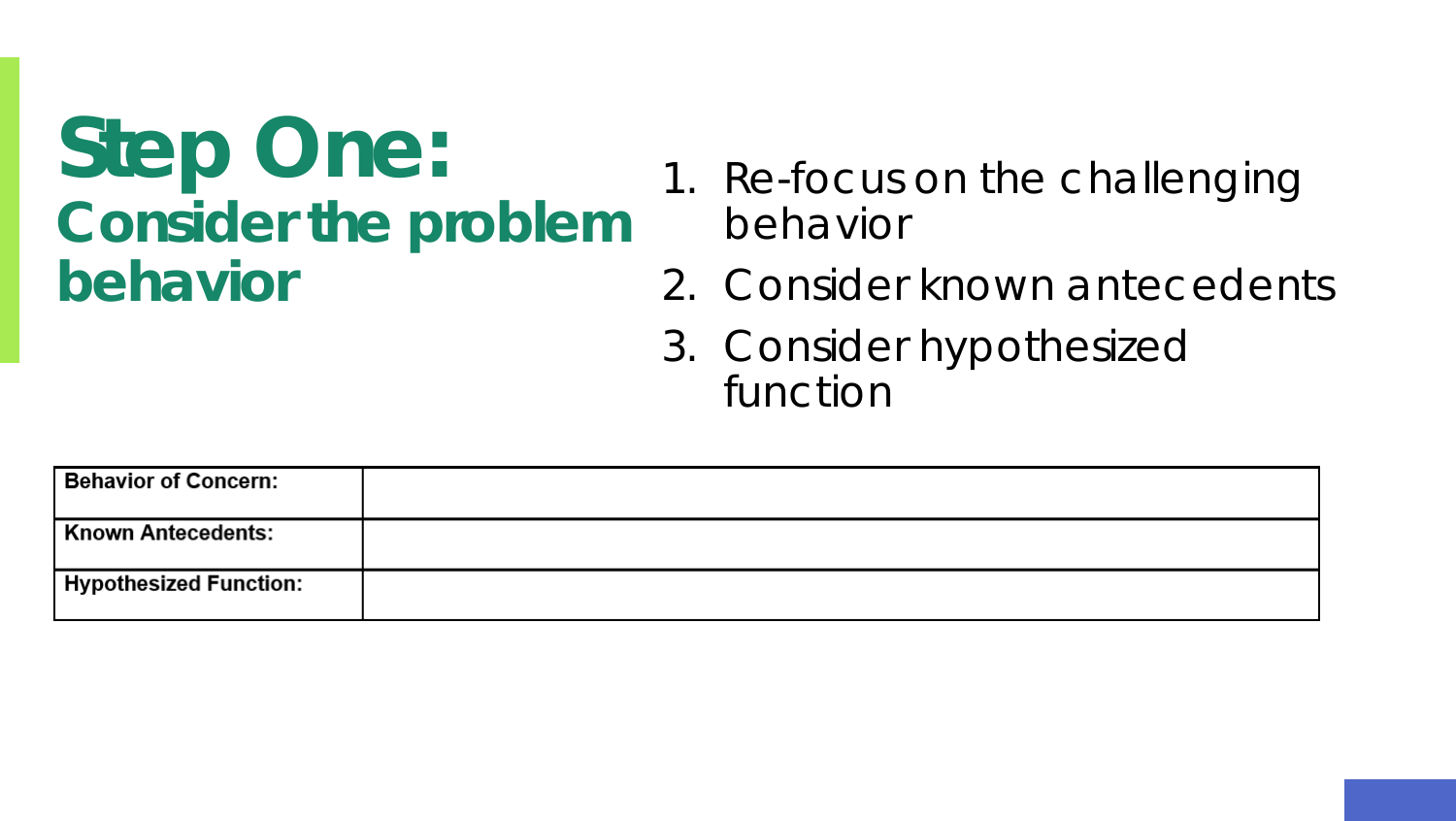#### **Step Two: Consider the environment** *as it relates* **to the identified problem behavior**



- 1. What is **PRESENT** that may lead to the demonstration of problem behavior?
- 2. What is **MISSING** that may lead to the demonstration of problem behavior?

[This Photo](https://theconversation.com/students-who-repeat-a-year-stoke-bad-behaviour-in-class-23956) by Unknown Author is licensed under [CC BY-ND](https://creativecommons.org/licenses/by-nd/3.0/)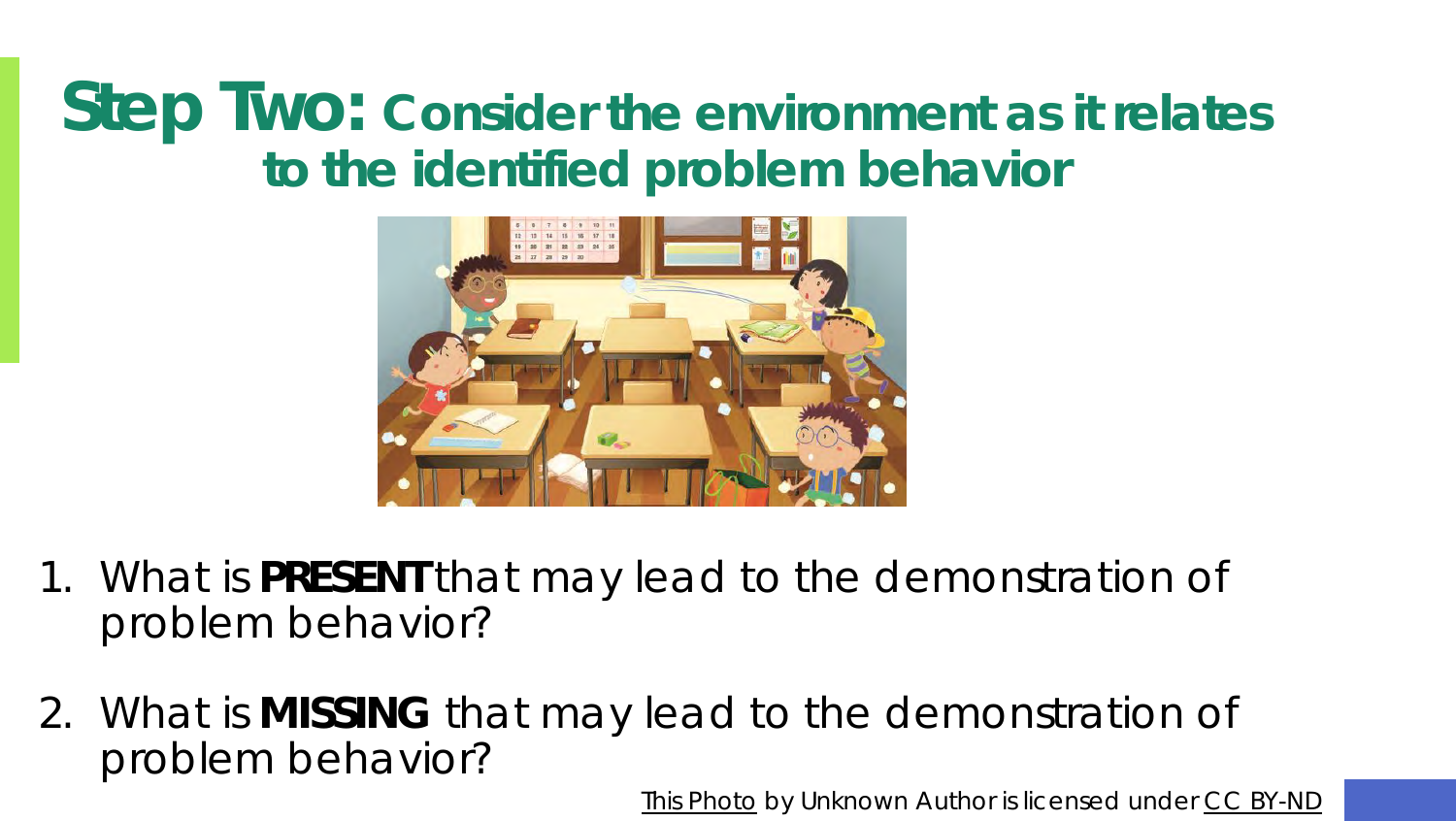### **Consider Key Areas**

- Structure and Predictability
- Active Engagement
- Degree of Independence

(Simonsen et al., 2008)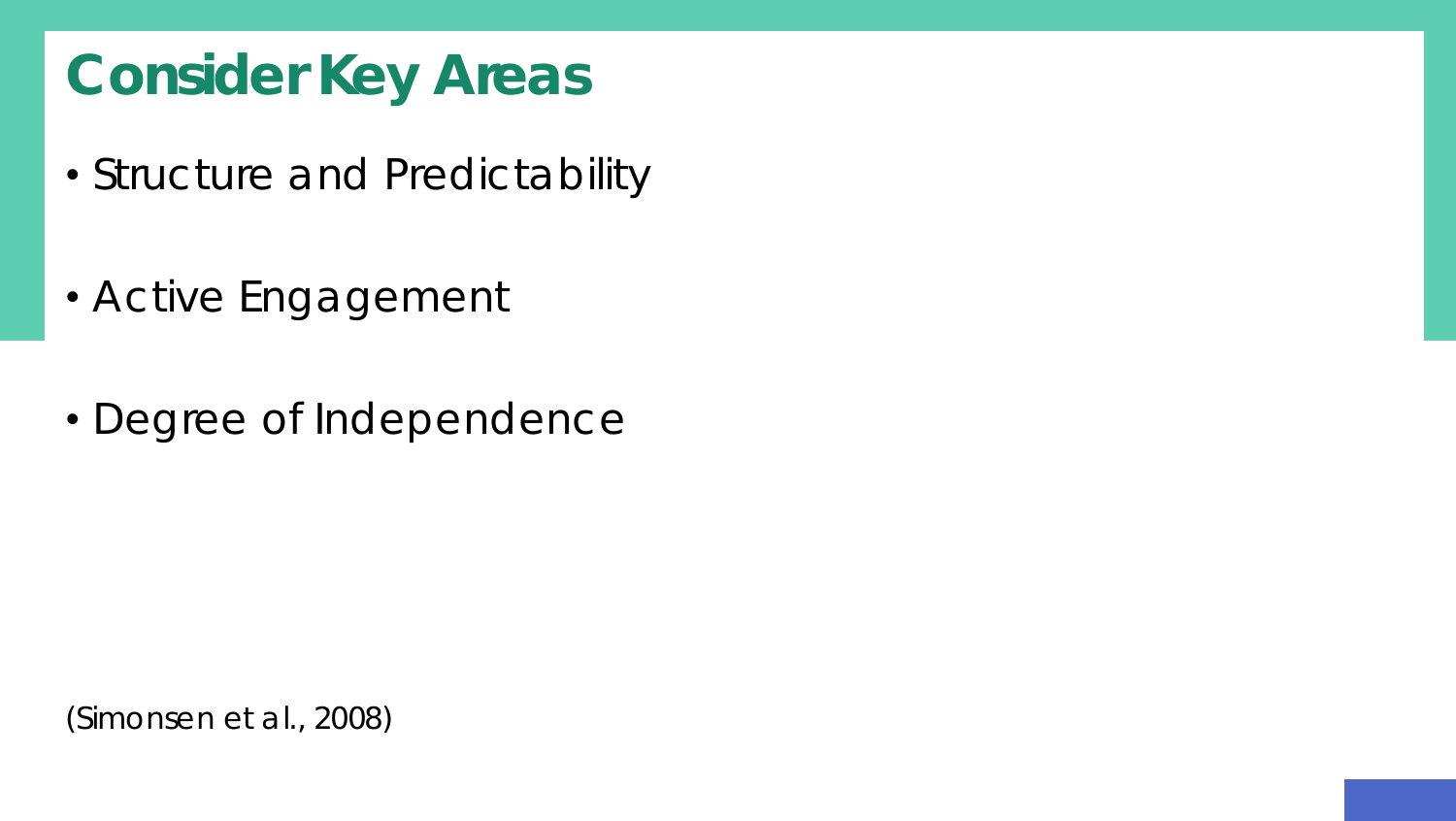#### **Step Three: Consider what modifications need to be made in those areas**

Specifically consider recommendations to *reduce* likelihood of problem behavior and *increase* likelihood of positive behavior.



[This Photo](http://theconversation.com/classroom-design-can-boost-primary-pupils-progress-by-16-37996) by Unknown Author is licensed under [CC BY-ND](https://creativecommons.org/licenses/by-nd/3.0/)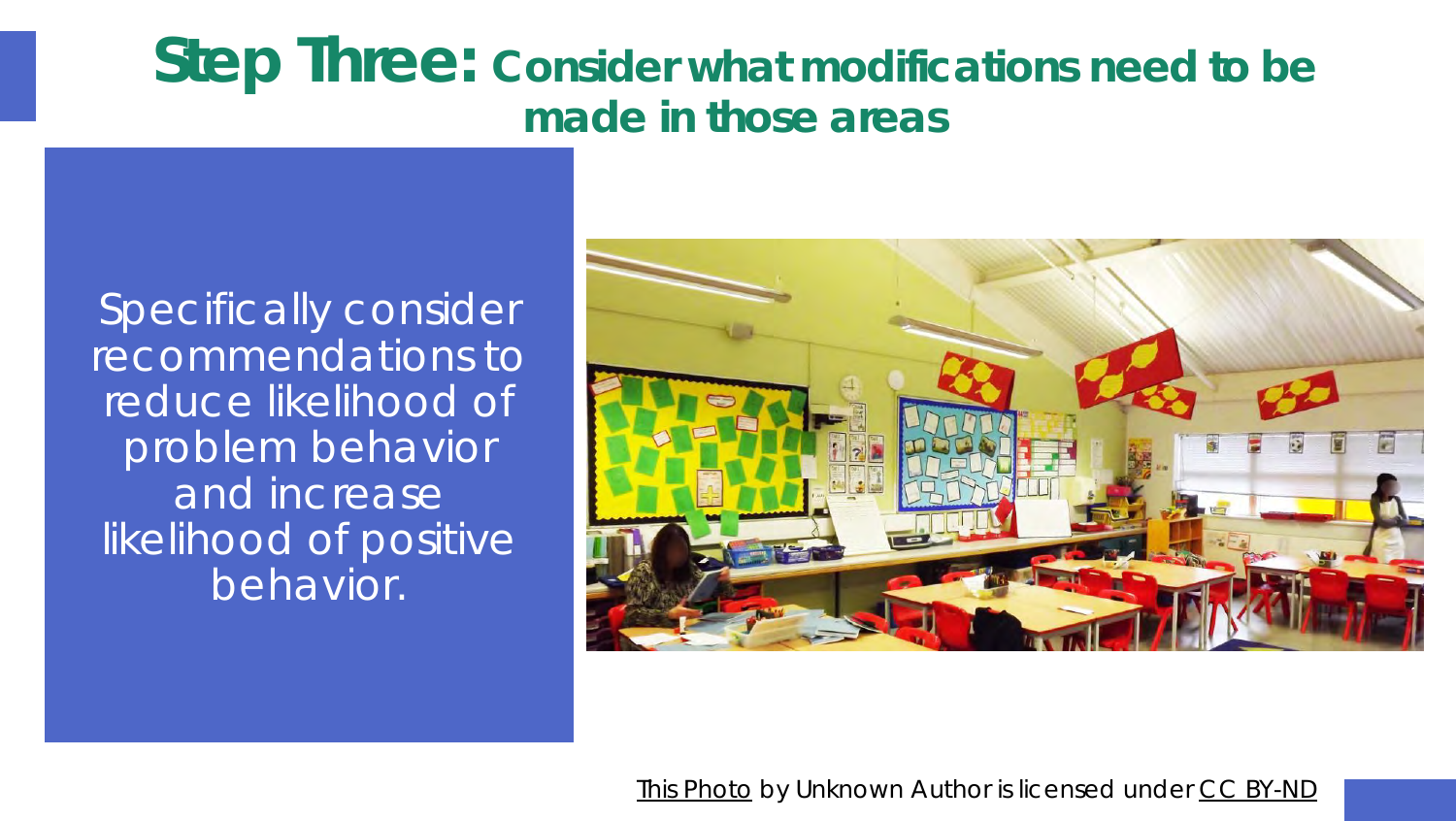Together<br>Everyone<br>Achieves Noye

### **Step Four**

Collaborate with the implementor(s) about what they can commit to doing to support these areas of need.

[This Photo](http://www.mediafactory.org.au/liwan-li/2016/05/31/lecture-of-collaboration/) by Unknown Author is licensed under [CC BY-SA-NC](https://creativecommons.org/licenses/by-nc-sa/3.0/)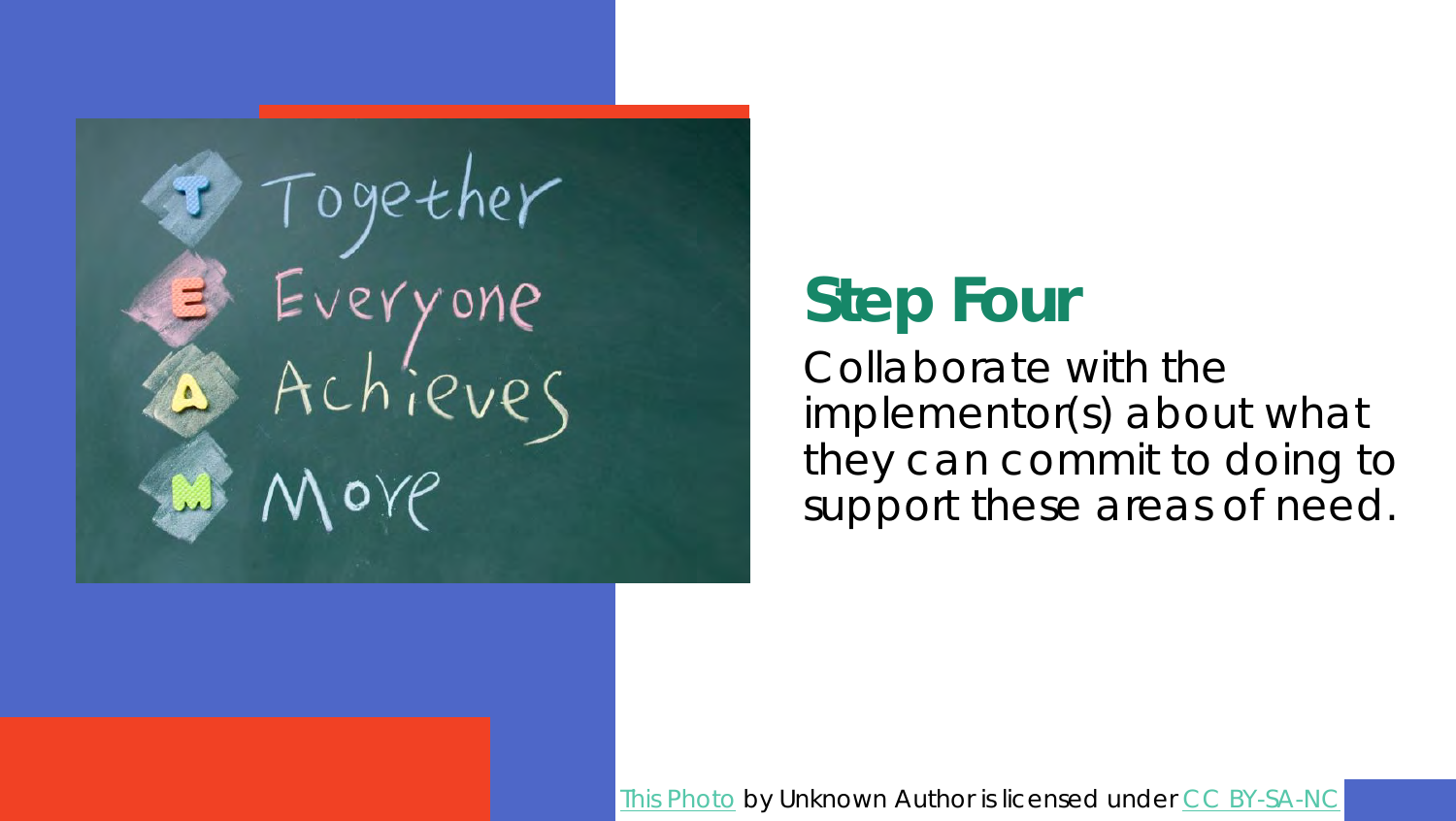#### Recommendations for Supports, Strategies, Modifications

After completing the Environment Analysis Form, it is recommended that top areas of need are identified and for the team to collaborate to identify solutions, supports, and recommendations to support the student's positive behavior in those key areas. Such collaboration, along with action planning on how to implement the recommendations, is likely to increase successful implementation and follow-through of the recommendations.

#### **Identification of Top Areas of Need**

Identify the top areas that are believed to have the most impact on supporting the student's positive behavior. These areas can be targeted with interventions and supports and/or included in the student's BIP.

Area One:

Area Two:

Area Three:

#### Collaboration with Implementor(s) to Identify Solutions

Utilize this form to collaborate with the BIP plan implementors (e.g., classroom teacher(s), school staff, etc.) Discuss the top areas of need for the student, explaining why these areas are recommended to target for change. Ask what they think they could do to support the student differently, to reduce the likelihood the student would need to use the challenging behavior and increase the likelihood that they would use more desirable behavior.

Area One:

Area Two:

Area Three: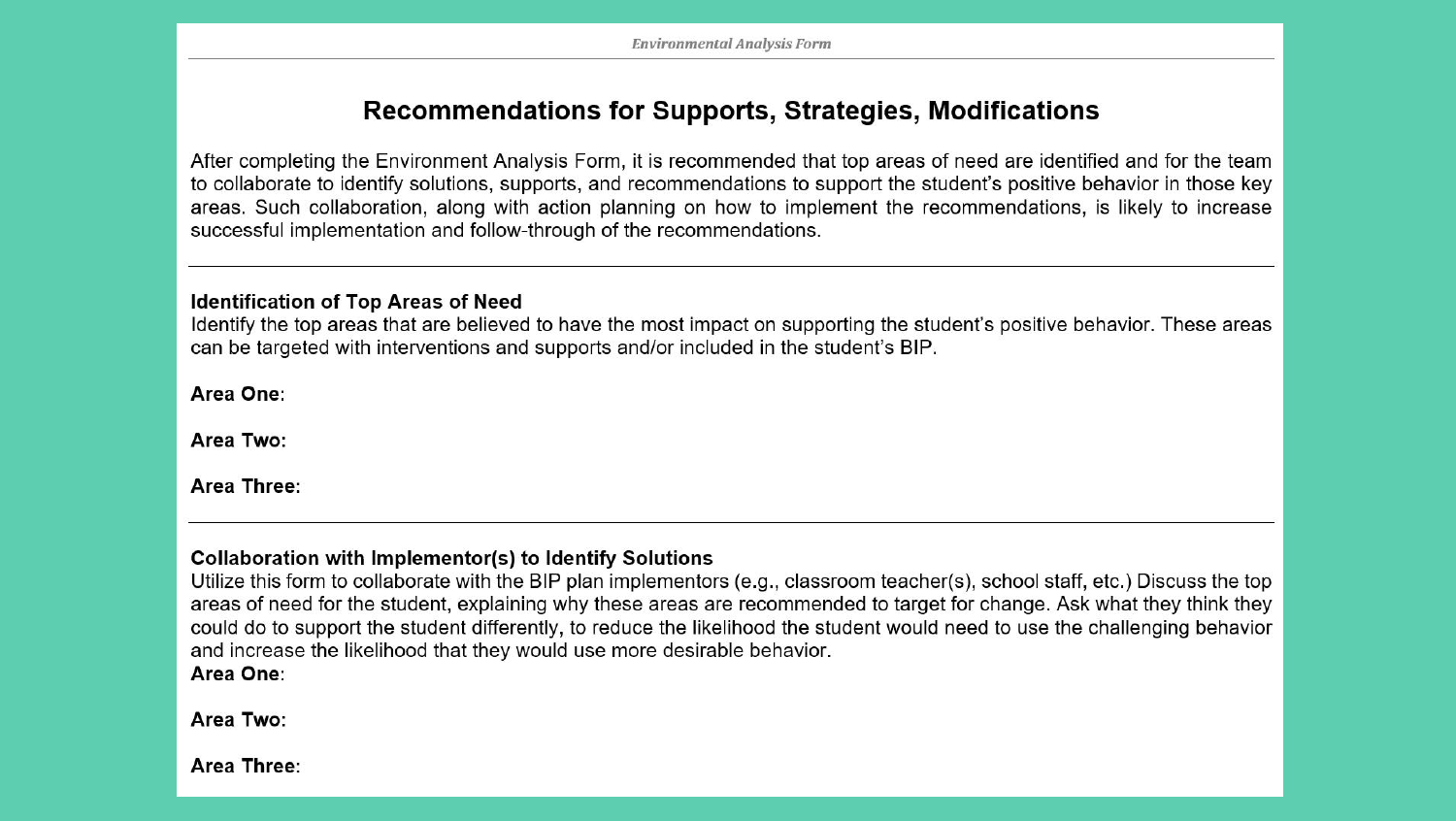#### **Some Potential Examples**

- 1. Provide scheduled adult attention.
- 2. Increase frequency of brief, positive adult interactions with Iwatta, ensuring that he has opportunity to engage with the adult during these interactions (e.g., choice making, conversation about activity, etc.)
- 3. Provide activities for Iwatta to do during known periods of downtime. He particularly likes coloring, puzzles, and playdough.
- 4. Active adult supervision during periods of known downtime (e.g., snack, free play), as having an adult close by decreases likelihood of problem behavior.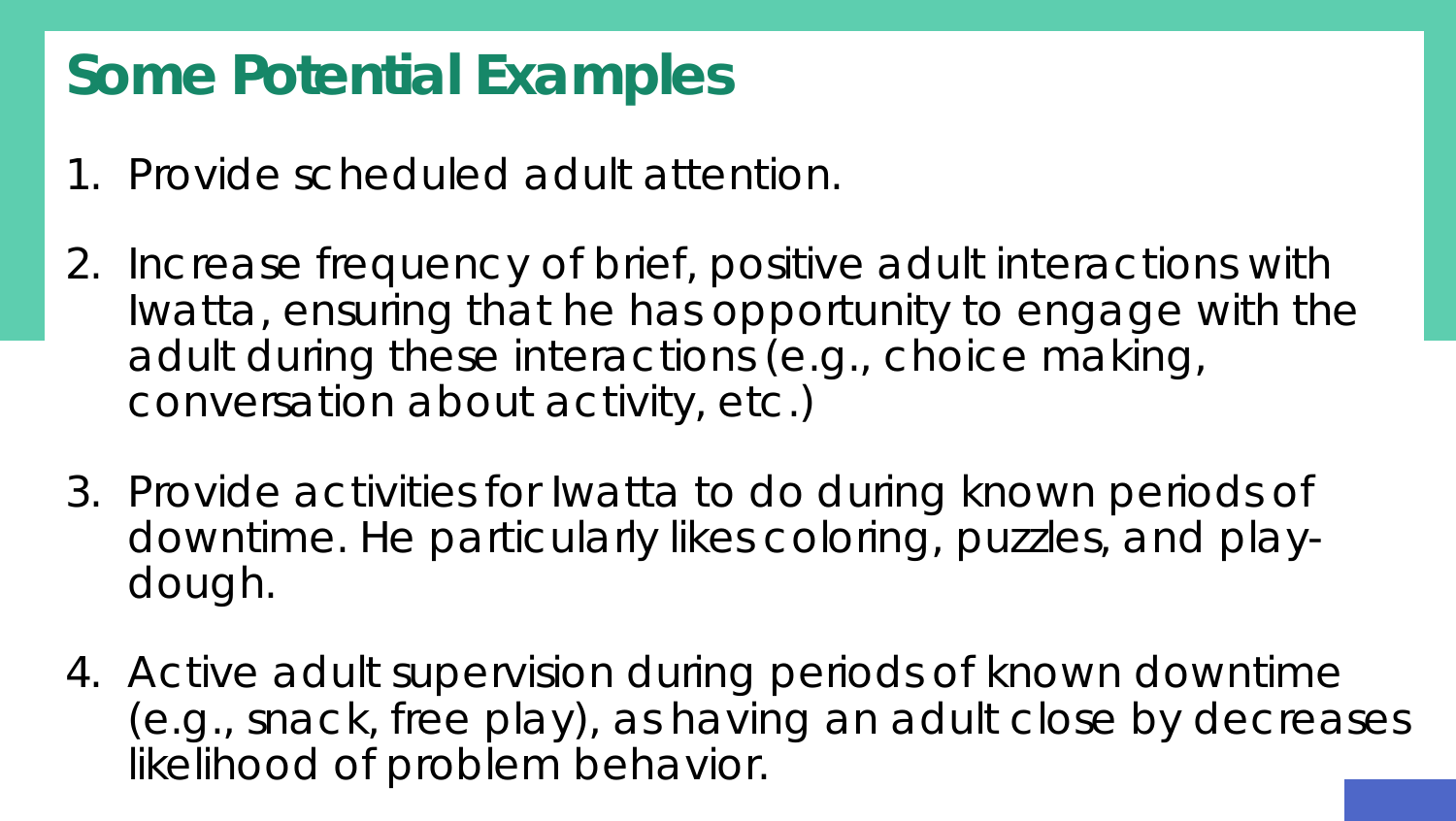## **Benefits of the Environmental Analysis Form**

- Flexibility
- Completing an FBA
- Collaborative Tool for BIP development
- Tier One Coaching Tool/Class-wide Recommendations
	- Return to Brick and Mortar
- Self-Assessment
- Analysis of the Remote Learning Environment